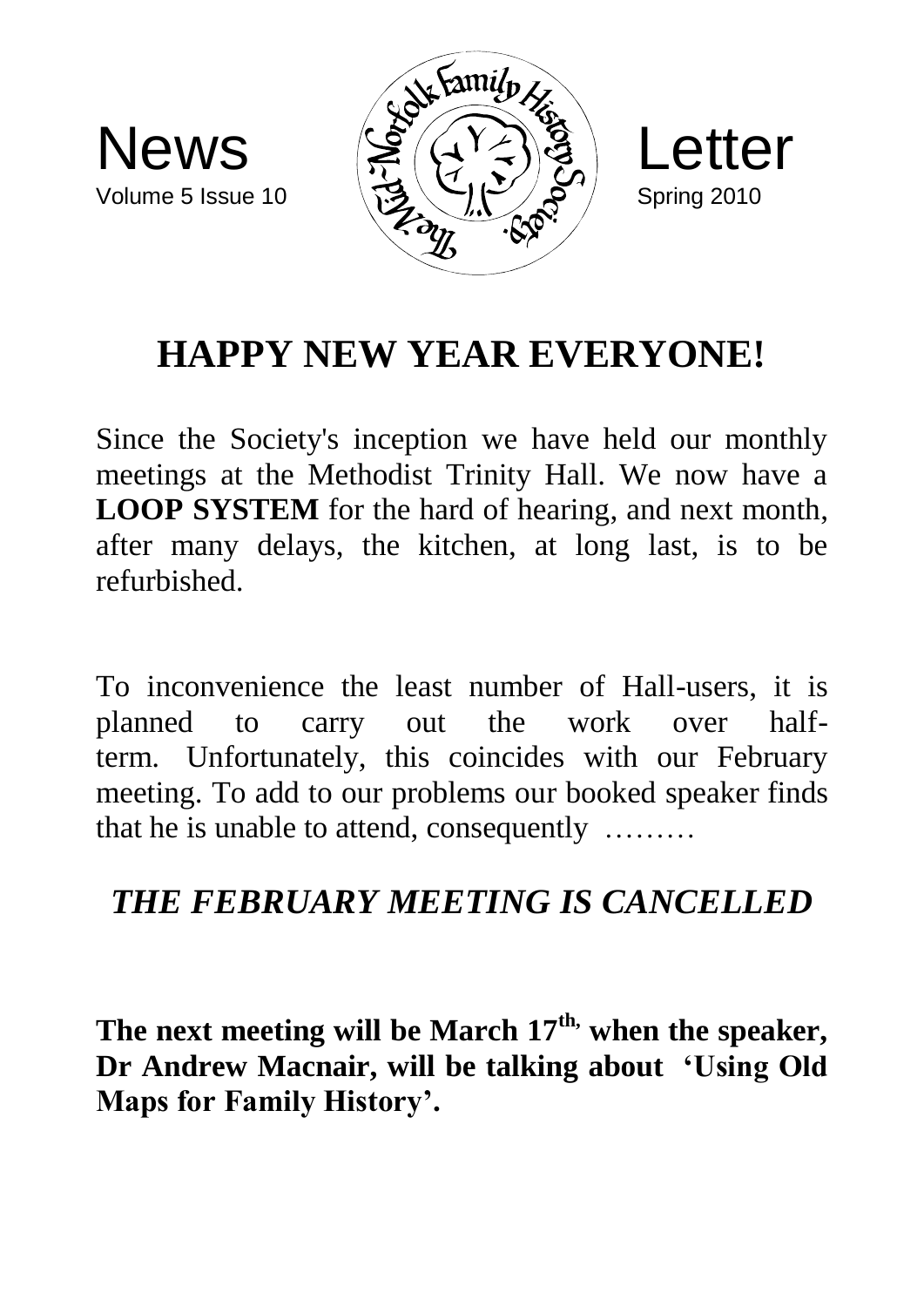#### **A few words from your Editor …**

Hello again, and a slight change of format to the Newsletter, but all the usual bits and pieces are inside. Thank you for all your letters and emails, please keep writing.

**Format for Newsletter Contributions** …. Preferably typed using Microsoft Word or Works, then please email the file to me at [Familyhis@aol.com](mailto:Familyhis@aol.com) or post it on a CD/floppy disk, to me at the address on the back of the Newsletter. Handwritten articles can also be posted to me.

**Deadline for inclusion in the next Newsletter ……… 17th April 2010**  *Kate Easdown*

#### **CONTENTS**

| FOOD FOR THOUGHT - Perpetual Calendar with an         |  |
|-------------------------------------------------------|--|
| Afterthought.                                         |  |
|                                                       |  |
|                                                       |  |
|                                                       |  |
| USING WILLS AND ADMINISTRATIONS IN FAMILY             |  |
|                                                       |  |
|                                                       |  |
| A GYPSY IN THE FAMILY - GEOFFREY LEE  14              |  |
| THE NATIONAL ARCHIVE (TNA) KEW - Monday Closing 16    |  |
| <b>HOW DID YOU GET STARTED IN FAMILY HISTORY?  17</b> |  |
| <b>ADMINISTRATION CHARGE FOR CERTIFICATES  18</b>     |  |
|                                                       |  |
|                                                       |  |
|                                                       |  |
| THE DEMISE OF DEREHAM COMPUTER SERVICES21             |  |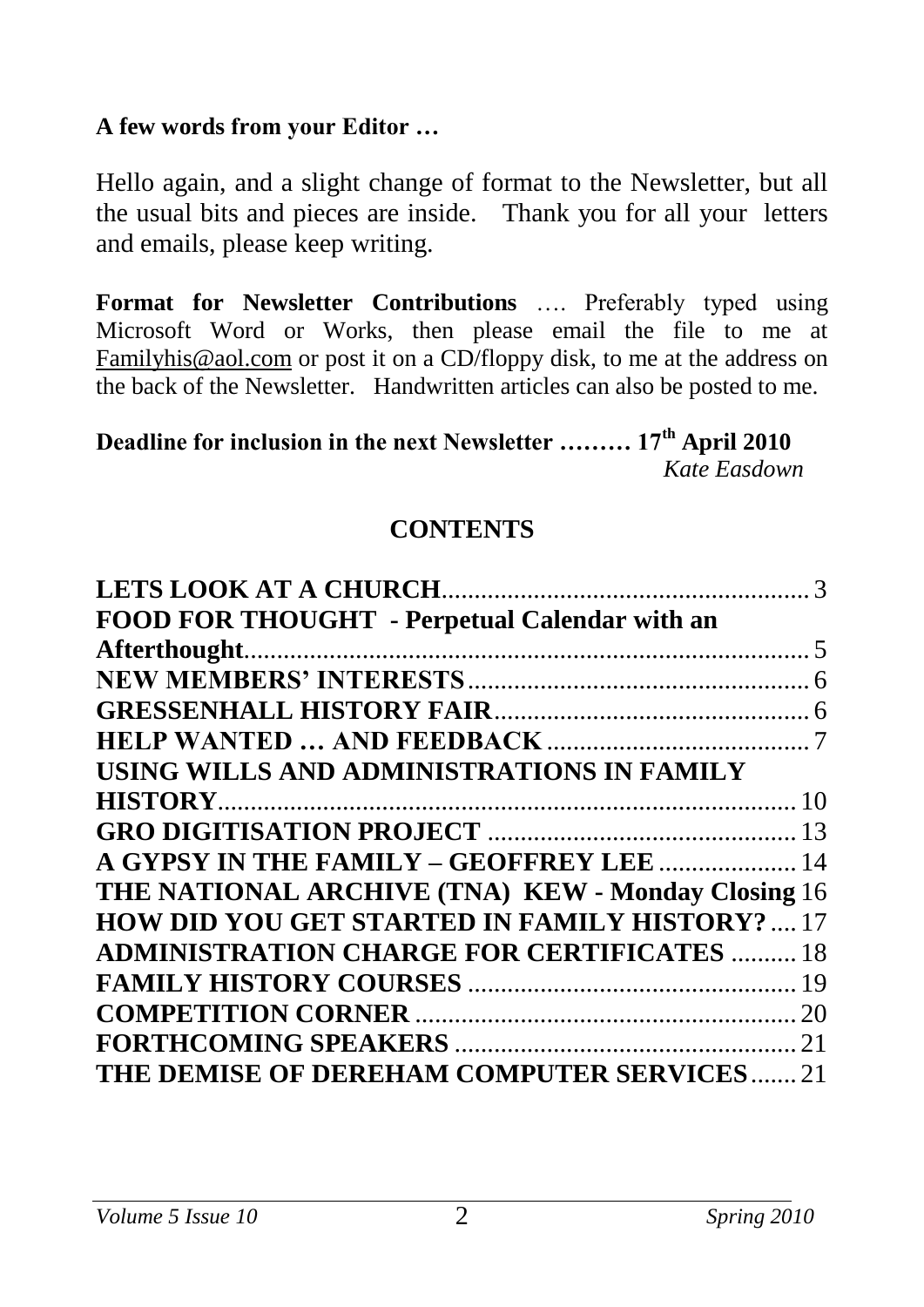

#### **LETS LOOK AT A CHURCH No.57 – All Saints, Stibbard**

Stibbard, in common with a number of Norfolk villages, is one of those places that few travellers pass through with those who do visit it tending to do so for a definite reason and although this small yet thriving community is only four miles outside Fakenham it exemplifies the description 'rural backwater', albeit in the nicest possible way. We first visited All Saints, Stibbard because of an interest in a family of our ancestors who lived in these parts in the nineteenth century and who, as we discovered, are recorded on headstones in the churchyard. As we approached the village by car, there was much to catch our eye and we broke our journey twice before we actually reached the church. First, we stopped to view the striking red brick Wesleyan Church completed in 1910 and still very much in use. I remember thinking that if All Saints disappoints at least we have seen one building to make our journey worthwhile. Further on, we just had to have a closer look at a life-sized statue of a rather skeletal iron ploughman - shades of the Danse Macabre - guiding his, by contrast, realistic looking plough the two mounted on a brick base bearing the legend: PRESENTED TO THE VILLAGE BY STIBBARD & DISTRICT WOMEN'S INSTITUTE TO COMMEMORATE THEIR GOLDEN JUBILEE 1926-1976. What more wonders does this village hold I thought! All Saints, when we finally arrived, was definitely not a disappointment. The church stands next to what was once the old National School, well known to readers of Shirley Howell's fascinating *Stibbard School Log Book 1863-1934,* but the old building is now being turned into houses and the present school is in a fine new building just up the road. Having reached the church, we headed straight for the graves and soon found what we were looking for, a group of headstones belonging to the Phillippo family all with legible writing and in reasonably good nick given their age. After noting the inscriptions and paying our respects to the ancestors we went to look inside the church passing on the way a number of cast iron grave markers. I had always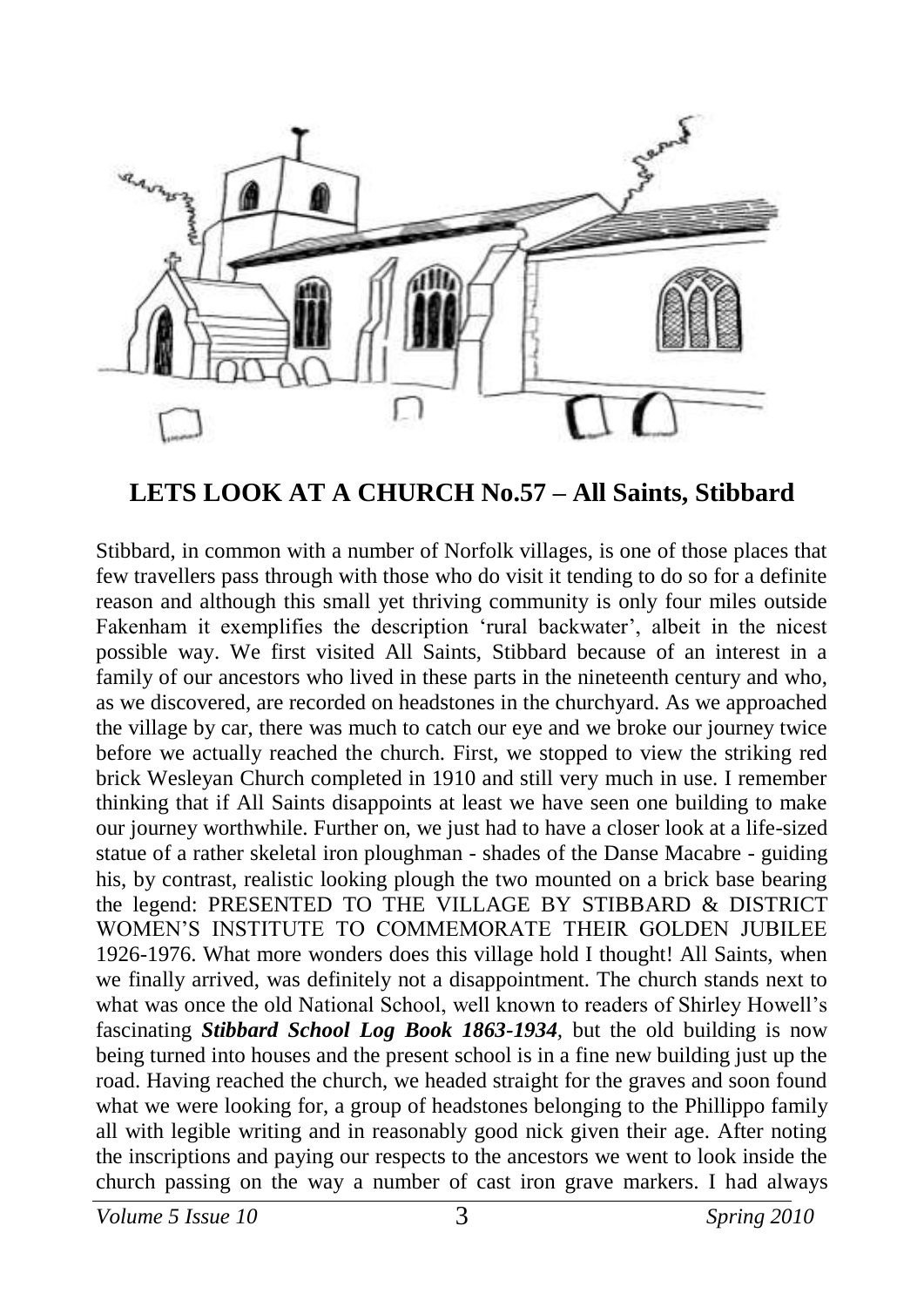imagined for some reason that iron grave markers were a peculiarly Victorian feature but of the four well preserved examples I counted, at least one dated from the 1920s. The church itself which superficially does not look greatly different from the inevitable J.B. Ladbrooke depiction from the 1820s is not large but is in good repair and of pleasant proportions with a plain yet attractive square tower somewhat resembling a pile of toy building bricks. Cox in his *County Churches* of 1910 tells us that the building was restored in 1862 but rather unkindly adds that the building is of no special interest. The restoration incidentally was by the prominent Victorian Gothic Revival architect and church restorer William Butterfield 1814-1900 who was highly regarded for his architectural innovations by John Betjeman, not always an admirer of Victorian church restorers! Betjeman once described Butterfield as a 'courteous non-smoking tyrant' and recounted how often, when he was to visit a project, the poor builder was so alarmed that he dusted all the ladders and scaffolding in preparation. H. Munro Cauntly in *Norfolk Churches*, 1949 is rather more charitable in his estimation of All Saints than Cox, pointing to the 15<sup>th</sup> century bench ends which are certainly worth a closer look. We briefly paused in the porch to examine the table of rectors beginning with Richard de Repps in 1325 and a curious list of 'devout customs' - for use by the more earnest brethren no doubt - then entered the church proper. Here we were at once struck by the admirable decorated tea chest of a pulpit resplendent in battleship grey which is definitely not to everyone's taste but I liked it. The bench ends were indeed a treat as was the chancel North window with its limited colour range and semi-abstract design containing many fragments of  $14<sup>th</sup>$  and  $15<sup>th</sup>$  century stained glass. Also worth examining is the solidly constructed Victorian font with its plain octagonal bowl set on four pillars of Derbyshire stone. On balance, not the most spectacular of churches but a highly satisfying one in its own quiet way. Why not visit it?

The original parish registers are held at the Norfolk Record Office (Cat. Ref. PD622) and comprise Baptisms 1733-1902 (1903-1989 unfit for production), Marriages 1733-1978, Burials 1733-1935 and Banns 1754-1973. Microform copies include Baptisms 1733-1989 but Marriages end in 1935 and Banns in 1903. There is available an unpublished modern transcript which has Baptisms 1691-1903 Marriages 1705-1978 and Burials 1691-1935. This corresponds with the Archdeacon's and Bishop's Transcripts but here Marriages end at 1837. The Parish Chest contains relatively few items but does have Acts of Parliament 1823-1880 and Churchwardens' accounts 1851-1918 with some vouchers for 1827, 1832 and 1835. The Vestry minute book has entries for 1919-1945 and other items in the chest are mostly from the twentieth century.

*Roderic & Denise Woodhouse*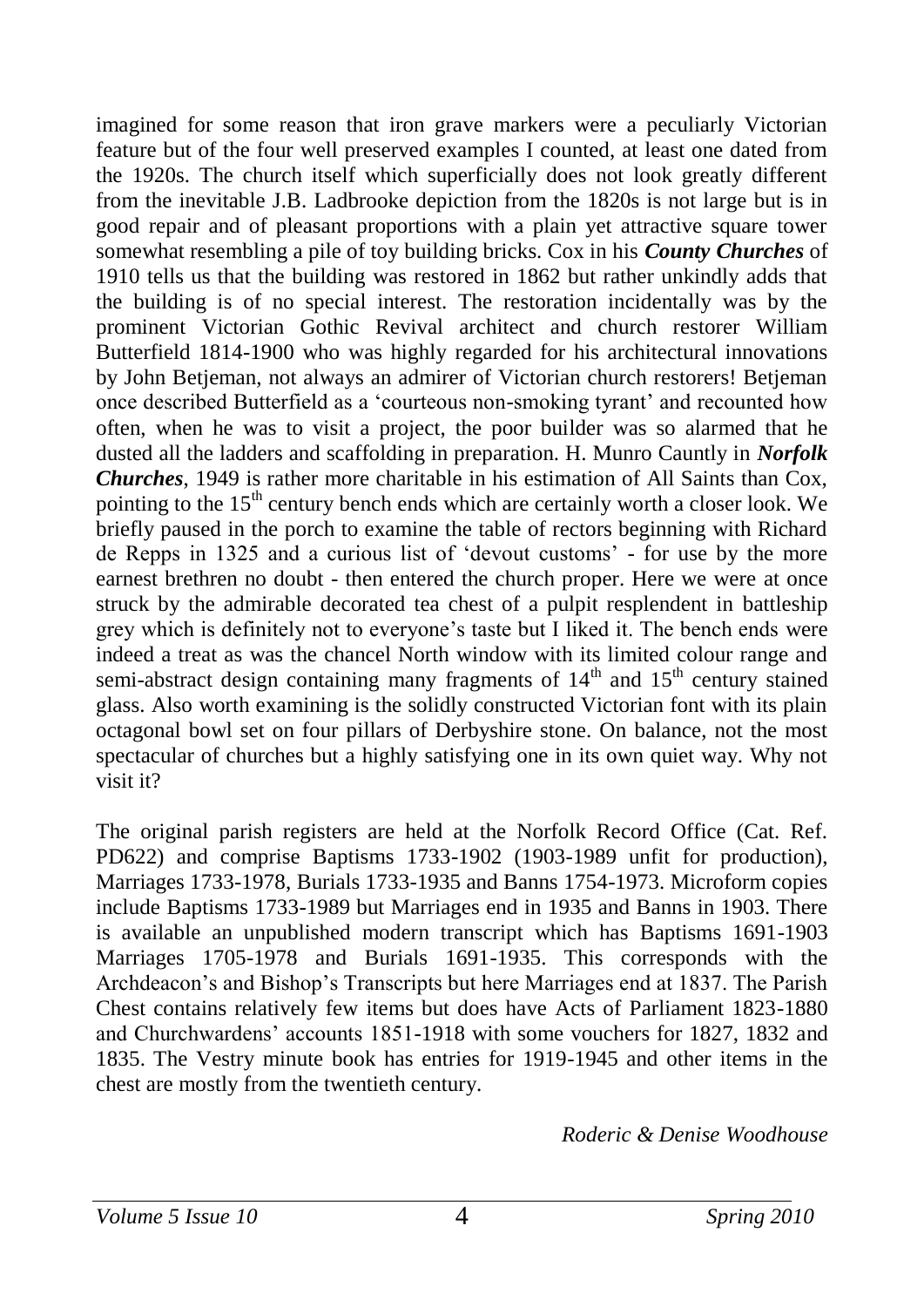#### **FOOD FOR THOUGHT - Perpetual Calendar with an Afterthought**

Several years ago I acquired a perpetual calendar, which enabled the weekday to be identified for any date back to the time when Britain adopted the Gregorian calendar. It consisted of seven different annual calendars for normal years and another seven for leap years, together with the all-important list, that identified which of the 14 calendars was applicable to a particular year. It sounds more complicated than it really was but in the 2009 Winter issue of the Society Newsletter (page 11) Sue Harris identified the 'modern' paper-free version.

Queen Victoria was born on 24 May 1819 and by coincidence I was trying to find out on which day of the week that was. Although I am improving, I am still a novice where the Internet is concerned. I still remember the lady on the Internet course who had learnt the basics but when she tried it out at home couldn't do it because no one had shown her how to go 'on-line' (at the lessons the monitors were always up and running!). I was therefore pleased to see that Sue began her article with - 'Using Wikipedia (on the internet)' thereby preventing the uniformed from searching the library shelves for 'Wikipedia'. However, it's easier not to go straight into Wikipedia and I put 1819 into 'Google' and the search found - first item '1819 Wikepedia'. Clicking on that told me that 1819 was a common year starting on a Friday, followed by '*link will display full calendar*'. I then spent a ridiculous amount of time searching for the *link*! Eventually, the penny dropped and I clicked on '*common year starting on a Frida*y' and the calendar magically appeared. It was then simplicity itself to discover on which day the Queen was born.

Now we come to the galling part. Had I read Sue's article more thoroughly or had my copy of the Newsletter by my side I could have saved myself an awful lot of time and agro, for Sue's article tells us to do just that. How many times could we save time and energy by just spending a little bit longer reading the instructions?

TFG

Afterthought: The answer to my question? 24 May 1819. This was a Monday; so according to the rhyme, Queen Victoria was 'fair of face'. Do you remember the 'Monday's Child Rhyme'? Knowing it could throw a new, *tongue in cheek*, light on your ancestor's attributes. It went something like this:

*Monday's child is fair of face; Tuesday's child is full of grace, Wednesday's child is full of woe and Thursday's child has far to go, Friday's child is loving and giving, while Saturday's child works hard for a living.* 

*And the child that is born on the Sabbath Day is bonny and blithe, and good and gay*.

Now there's a thought!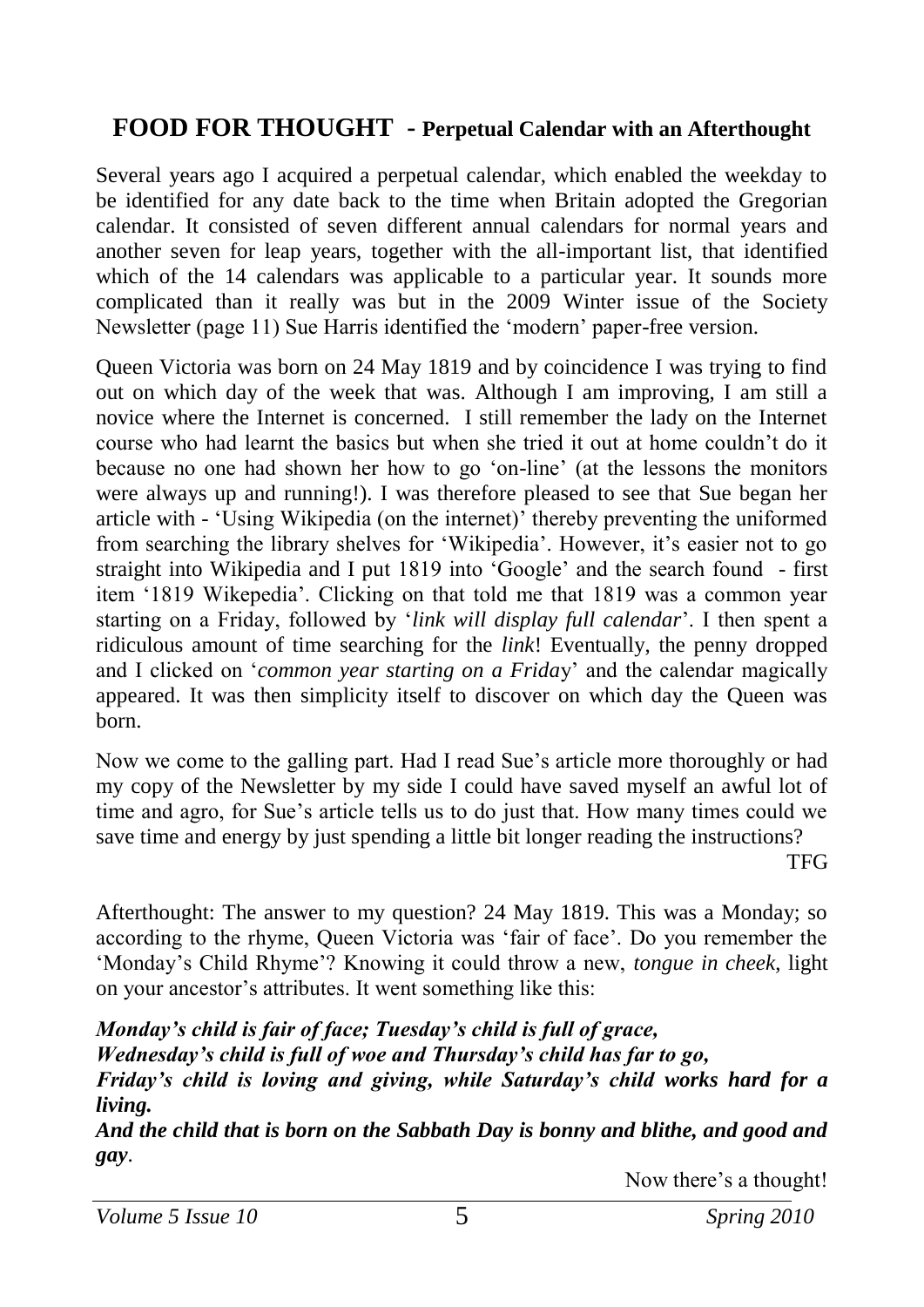#### **NEW MEMBERS' INTERESTS**

|                    | No 717, Mr M. J. Dxxxx, -----, -----, -----, ----- --- |          |
|--------------------|--------------------------------------------------------|----------|
| Email: -----@----- |                                                        |          |
| Interests:         |                                                        |          |
| Dack, Francis      | Thuxton                                                | Pre 1700 |
| Dack               | Mid-NFK                                                | Pre 1800 |
| Nailor             | Gressenhall NFK                                        | Pre 1850 |
| Rudd               | Thuxton                                                | Pre 1700 |
| Dutchman           | Mid NFK                                                | Pre 1800 |
| Whisker            | E. Dereham                                             | Pre 1800 |
| Bush, Benjamin     | E. Dereham                                             | c 1776   |
|                    |                                                        |          |

No 718, Mrs C. Hxxxxxx, -----, -----, -----,

| <b>Norfolk</b> | 1800               |
|----------------|--------------------|
| <b>NFK</b>     | 1930               |
| <b>NFK</b>     | 1800               |
|                | Email: -----@----- |

No 719, Mr B. Pxxxxx, -----, -----, -----,

---- ---

|             | Email: -----@----- |
|-------------|--------------------|
| Takana akai |                    |

| meresis: |                  |           |
|----------|------------------|-----------|
| Purdy    | NFK.             | 1700-1800 |
| Purdy    | <b>Bradenham</b> | 1700-1800 |
| Purdy    | Cranworth        | 1700-1800 |
| Purdy    | Shipdham         | 1700-1800 |
|          |                  |           |

#### **GRESSENHALL HISTORY FAIR**

*This year the Gressenhall History Fair will be on 31st May at the Rural Life Museum. The Mid-Norfolk Family History Society will have a stand and if any member would like to come and help for a couple of hours you will be very welcome. Please see Tom or Sue.*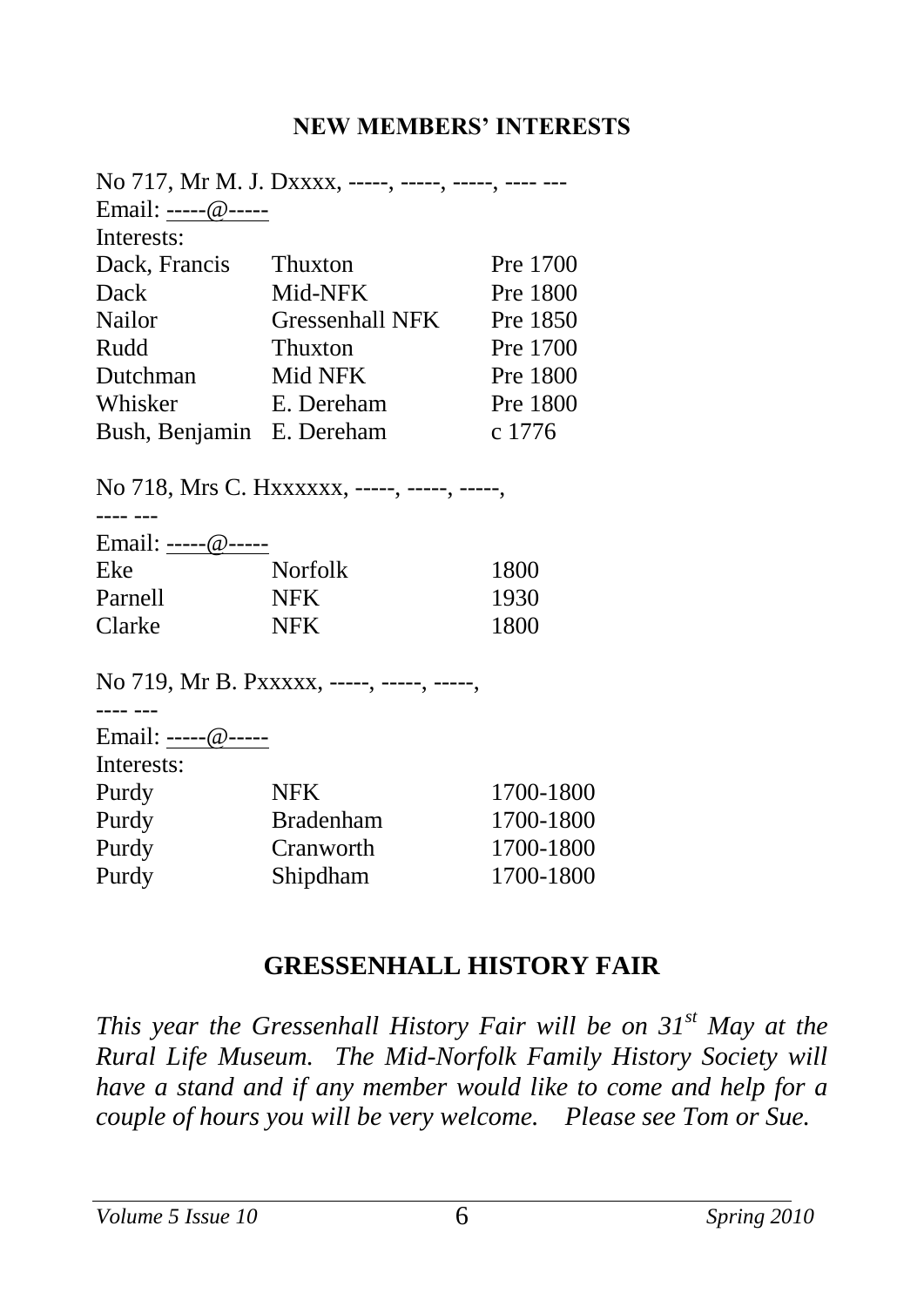## **HELP WANTED … AND FEEDBACK**

HELP WANTED - Military accruements on churchyard headstone



The inscription reads: **This stone is erected by the Nth Elmham Volunteers in tribute of respect to their deceased comrade Sergeant Robert Rowe. He died May 9th 1808 aged 37 years**

The Nth Elmham Volunteers were part of the Fifth Norfolk Volunteer Infantry. Central is the Sergeant's hat (shako with tassel) and right his sword but what is the 'spear' like object on the left? *Suggestions please to Kate or Tom*.

Ann Jones would love to hear from anyone who can help with her **LEE** family research .. she writes:

My 3 x great grandmother was Dove Lee and I have not been able to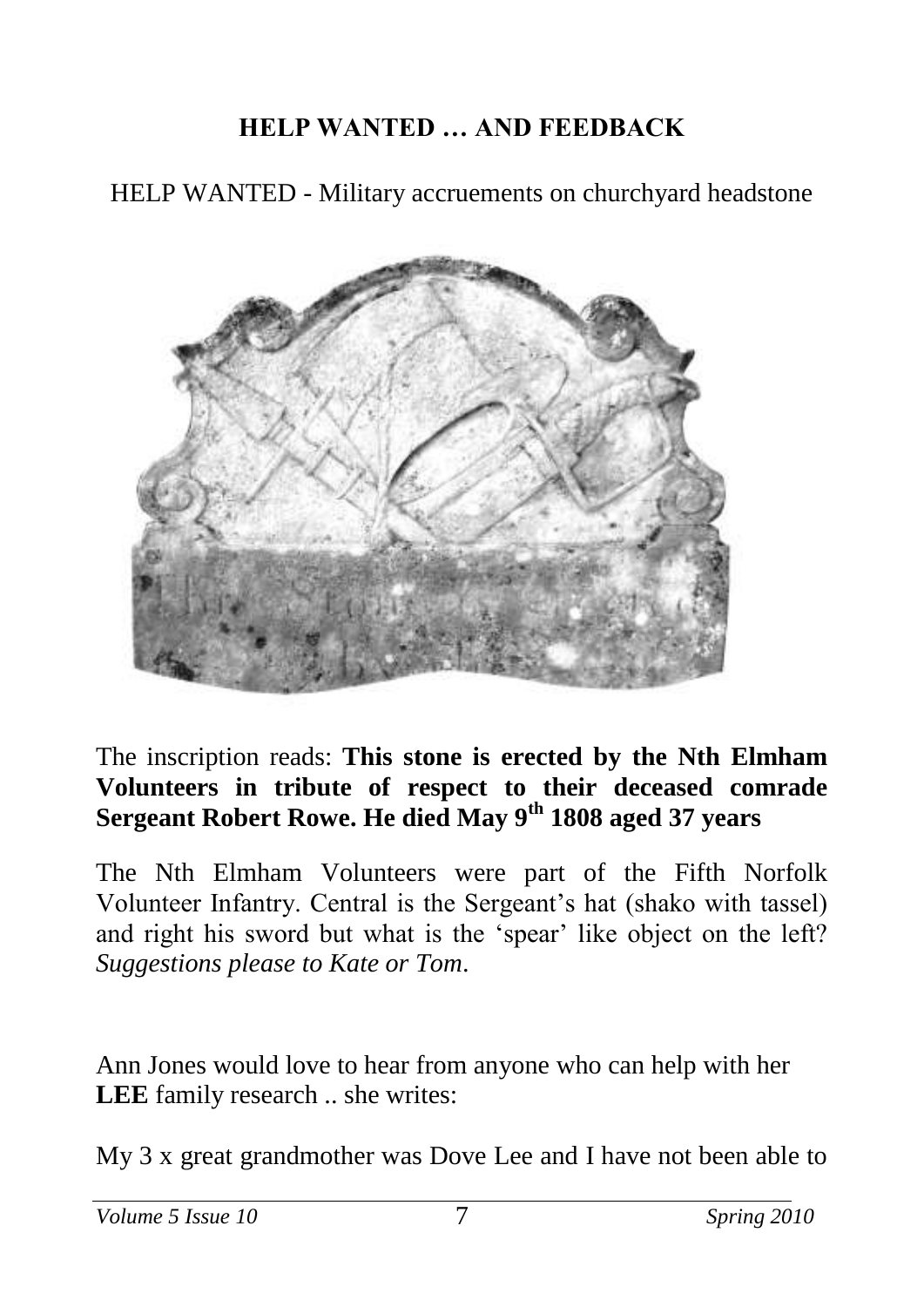find out much about her other than when and where she was born and who her parents were. She came from Bintry and her parents were George and Dove Lee. Unfortunately I am not able to get up to Norfolk for any meetings but would love to hear from anyone who can help me with my Lee family.

*Please contact Kate (address/email on the back page of the Newsletter)".*

"Daryl Hall from Australia is researching the names **Hall, Drew and Candler** from North Elmham and surrounding area, if you can help please contact Daryl on email – [Daryl.Hall@Fostersgroup.com](mailto:Daryl.Hall@Fostersgroup.com) or contact *Kate (address/email on the back page of the Newsletter)".*

#### **Nonconformist or Roman Catholic places of worship … a member writes …**

The series of sketches of churches, included in the Newsletter, is most interesting, but, as a Methodist, I was wondering if there is any mileage in doing something similar about the Nonconformist (or indeed the RC) places of worship? The main connection would be marriages (for many of which the Registrar would be in attendance), but baptisms might also be recorded somewhere and might be of interest.

Of course, many of the Norfolk village chapels are no longer in use as places of worship, and the recording of these before local memory is lost is probably a study in itself, unconnected with family history. I live well away from the area, and would be unable to do any of this myself, but there might be a local member who would be interested.

*If anyone would like to take on this task for publication in the Newsletter, please contact Kate*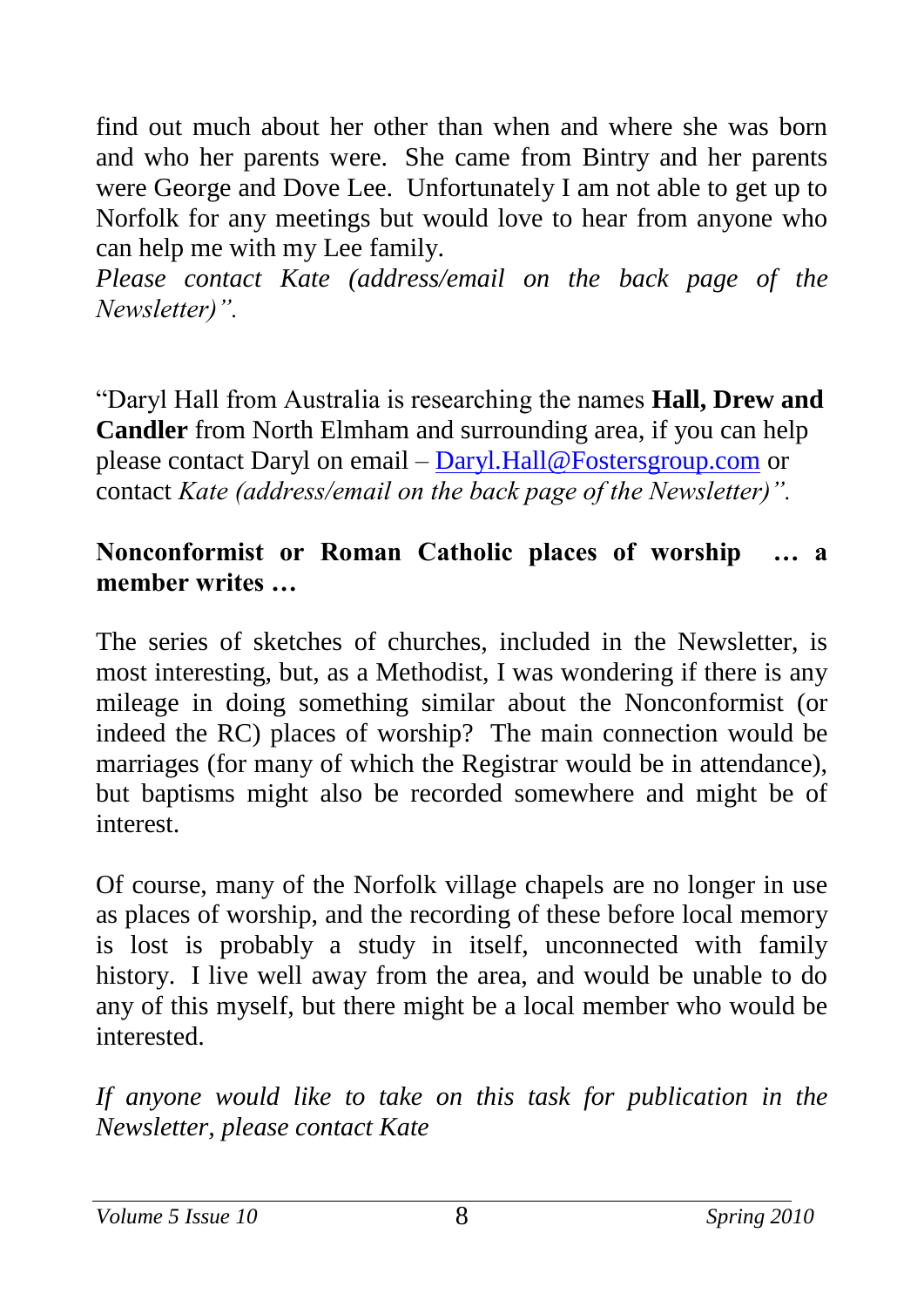Clare Blake from Sutton would be interested to hear from anyone who has any information about the **Barnham Broom/Brandon Parva** area, she has traced her family back to 1746 in and around the area and would enjoy reading about farming and other interests which went on there, so if you can help with any information on Barnham Broom/Brandon Parva please email Clare on rwbcmb@btinteret/com or contact Kate.

## *On exterior south wall of Lambeth Parish Church*

## **BRYAN TURBERVILLE**

Late of St James's Westminster gent, deceased did by his last will and testament bearing date  $20<sup>th</sup>$  of October 1711 give and bequeath to this parish of Lambeth one hundred pounds for ever to be laid out in a purchase and the interest thereof for the putting out yearly two poor boys apprentices.

His children also have given one hundred pounds more for the better putting out of the said boys as aforesaid. Provided the rector and churchwardens shall maintain this or a like stone on this place fairly carved in a legible hand setting forth this bequest – in default of which the said legacy is to become the right of St. Margarets **Westminster** 

NB None to be put to Chimney sweepers, Watermen or Fishermen and no Roman Catholic to enjoy any benefit thereof.

And in default of issue to his children and grandchildren hath also left certain freeholds and other incomes for the augmentation of the said charity.

Anno Domino 1719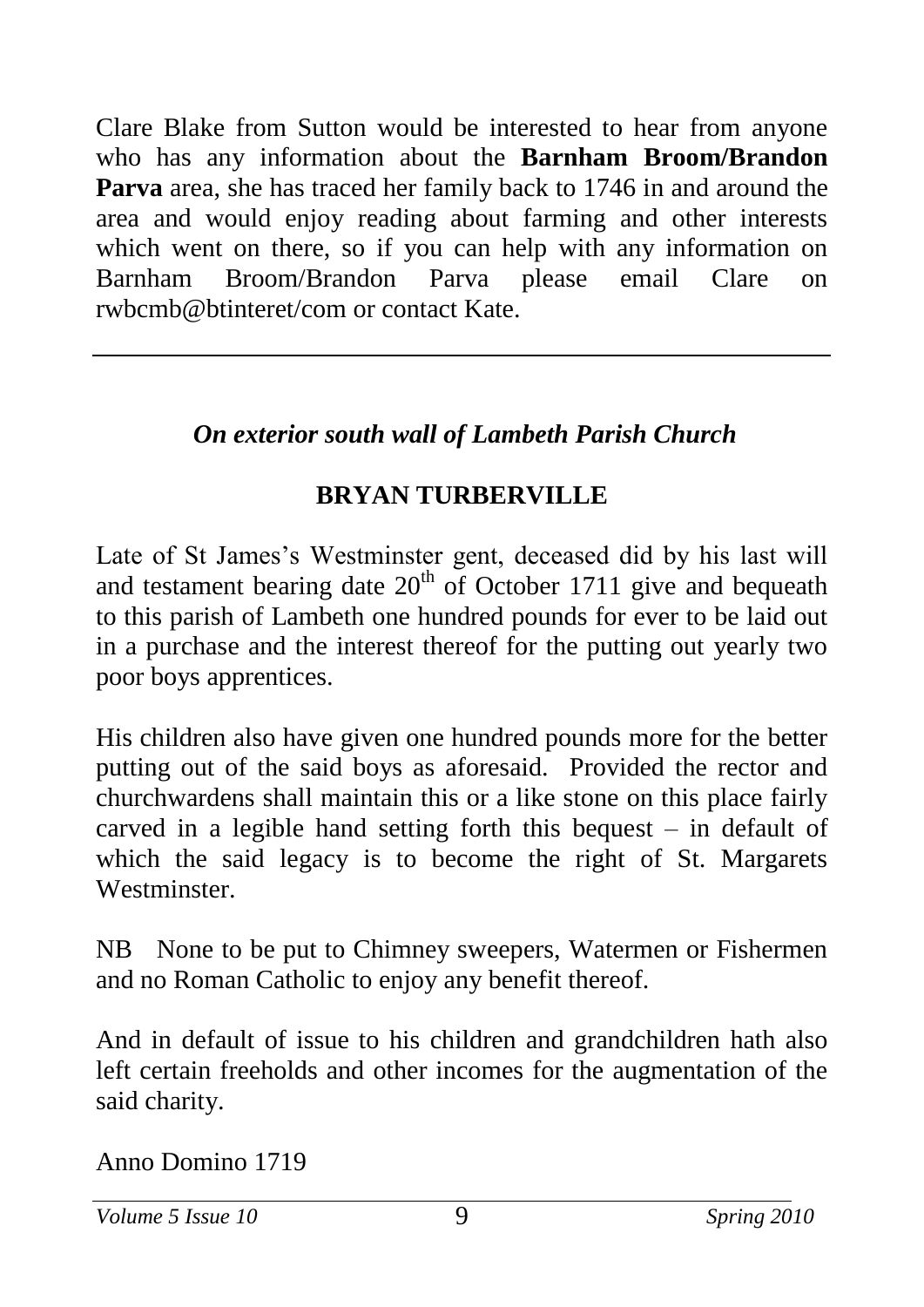#### **USING WILLS AND ADMINISTRATIONS IN FAMILY HISTORY**

Gill Blanchard was the speaker at the Society Meeting last May, her subject was Wills and Administrations. This is a summary of the information she gave us in her presentation.

#### **Principal Probate Registry of the Family Division**

Probate Search Room, First Avenue House, 42-49 High Holborn. London. WC1V 6NP. Tel: 020 7947 6000. Personal applications from 1858

#### **Probate Sub Registry**

Duncombe Place, YORK. YO1 2EA. Postal applications order form [www.hmcourts-service.gov.uk/courtfinder/forms/pa1s\\_0405.pdf](http://www.hmcourts-service.gov.uk/courtfinder/forms/pa1s_0405.pdf)

#### **The National Archives**

Kew, Richmond, Surrey, TW9 4DU. Tel: 020 8876 3444. [enquiry@pro.gov.uk](mailto:enquiry@pro.gov.uk) Over 1 million PCC wills from 1385-1858 at: [www.documentsonline.pro.gov.uk](http://www.documentsonline.pro.gov.uk/)

#### **British Origins at:** [www.britishorigins.com](http://www.britishorigins.com/)

Indexes to some probate records. Free indexes. Pay to view details.

#### **Ancestry.co.uk at:** [www.ancestry.co.uk](http://www.ancestry.co.uk/)

Many indexes to probate records. Pay to view. Free trial periods available.

#### **London Wills online:**

London Metropolitan Archives - free index to wills proved in Archdeaconry Court of Middlesex, 1609-1810. Copies £4.00. [www.cityoflondon.gov.uk/wills](http://www.cityoflondon.gov.uk/wills)

#### **Probate Records in England & Wales before 11 January 1858**

Over 250 church courts responsible for probate records under two provinces – the Prerogative Courts of York (PCY) and Canterbury (PCC).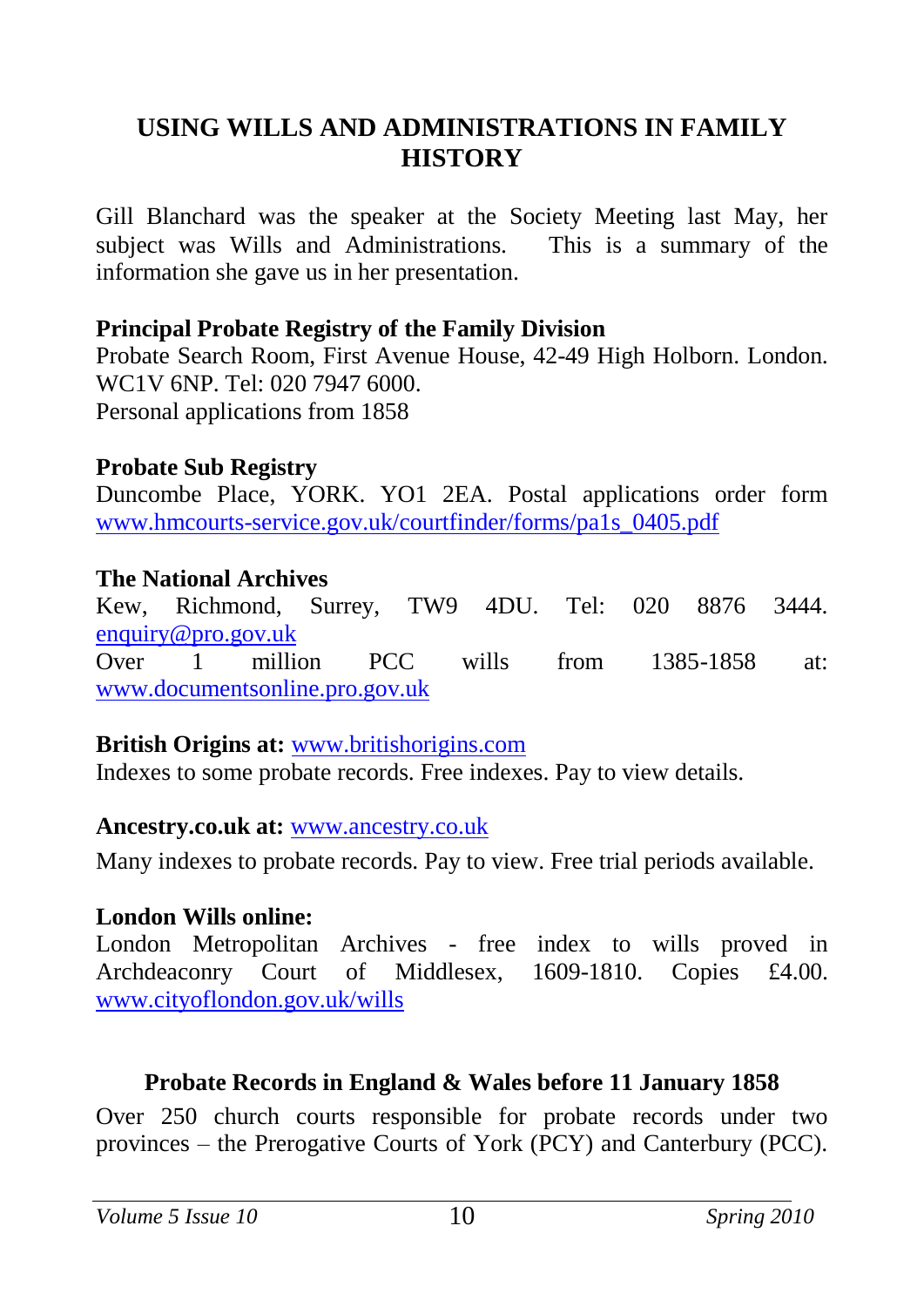Divided again into several archdeaconries (groups of parishes), then into rural deaneries.

| <b>Criteria</b>                   | <b>Proved or Granted in:</b>      |
|-----------------------------------|-----------------------------------|
| Property within one Archdeaconry  | Archdeacons Court                 |
| Property within more than one     | Bishops Court also known as the   |
| archdeaconry but all in the same  | Consistory/Commissary court       |
| diocese                           |                                   |
| In more than one diocese          | <b>Prerogative Court</b>          |
| Goods valued over £5 (or £10 in   | Prerogative Court                 |
| London), in more than one diocese |                                   |
| Property in a parish exempt from  | <b>Peculiar Courts</b>            |
| the Archdeacon or Bishop's        |                                   |
| authority                         |                                   |
| Ownership of stocks or gilts      | Administered by the Bank of       |
|                                   | England so stockholder counted as |
|                                   | holding property in London.       |
| Serving soldiers and sailors and  | Prerogative Court of Canterbury   |
| those who died abroad             |                                   |

Wills and Administrations

- May name of relatives, list property, endow charities, explain family feuds
- Not just rich made wills but probably only 10% of people
- Wills and administrations generally proved in local church courts pre-1858
- Prerogative Court of Canterbury records at TNA wills online
- No church courts during Commonwealth period, 1653-1660 records held at TNA - some local copies
- From 1540-1837 wills could be made by boys from age14 and girls from 12
- Wills could be made by anyone *except* children, lunatics, convicted traitors, felons & married women
- Until Married Women's Property Act, 1882 married women couldn't make a will without husbands consent
- Oral (nuncupative) wills granted after courts heard sworn evidence of those who heard the deceased's declaration - after 1837 only valid if on active military service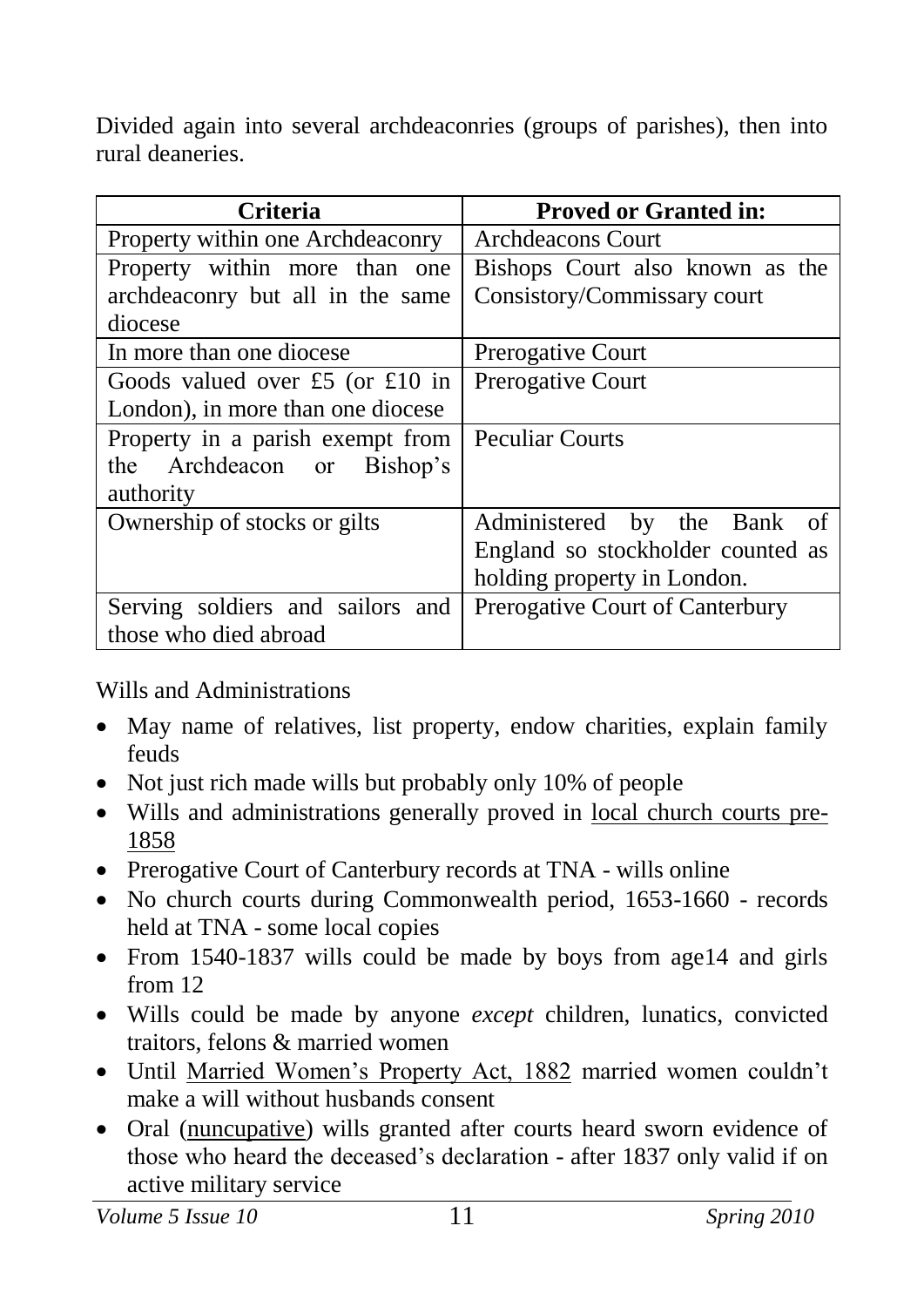• Holographic will - one written entirely in the testator's own handwriting. They did not require witnesses, and could be proved through statements made from friends or relatives that the will was in the testator's own writing.

Administrations

- Granted when a person died without making a will.
- next-of-kin or a creditor could apply to court for letters of administration and enter into a bond to administer the goods of the deceased faithfully
- Less informative name the administrator & their relationship to deceased

**Inventories** 

- Administrations obliged to include an **Inventory** until 1782 as the administrators were responsible for distributing the deceased's belongings, so obliged to supply a '*true and perfect inventory of the goods and chattels*'
- Lists all property room by room within the house, in any outbuildings and workshops & any live or dead stock and crops along with values.
- Do not include real estate (land and any structure on it), debts and liabilities.
- Originally filed with the administrations, but sometimes ended up separated

#### *After 11 January 1858*

- 1858 Civil District Probate registries opened replacing church courts
- Many Copies and/or abstracts held locally
- For Norfolk in NRO until 1940s indexes & abstracts in the Heritage Centre for whole of England and Wales until 1966.
- From c.1926 residence of executor more important than the testator in determining where a will was proved
- Until 1881 the value of an estate only estimated and only on the gross value before payment of debts or funeral expenses.
- Until 1898 valued on personal estate only, not land or buildings
- From 1898 the value of an estate given includes real property.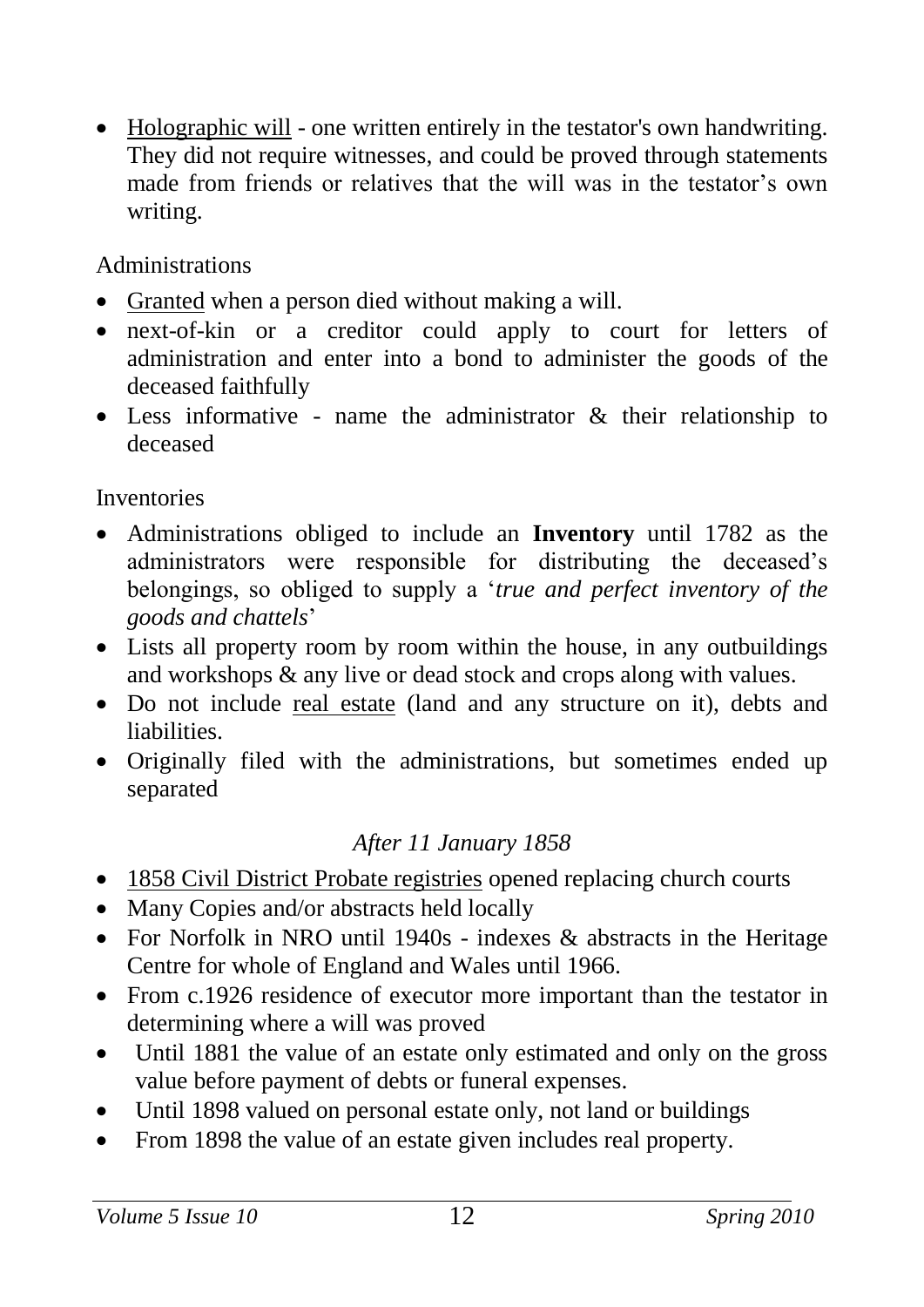Scotland

- Until 1964 two categories: 'heritable' and 'moveable'
- Heritable' land, minerals and buildings generally inherited by eldest son
- Moveable' included farm stock, furniture and tools disposed of according to wishes of the deceased. But terms often used interchangeably.
- Indexes from 1500-1901 at [www.scottishdocuments.com](http://www.scottishdocuments.com/) Copies £5.

Ireland

 Many destroyed in 1922. Surviving records and indexes held at the National Archives in Dublin and Northern Ireland. Many Indexes at [www.irishorigins.com](http://www.irishorigins.com/)

## **GRO DIGITISATION PROJECT**

The General Register Office has just announced that the digitisation of GRO's births, marriages and deaths records is moving forward and a new project, called the Digitisation and Indexing (D&I) Project, has been initiated.

The new project covers the digitisation of the records themselves together with indexing and upgrading the online certificate ordering process. The digitisation page on the IPS corporate website has been updated and further details including a  $\overline{O}$  & A can be accessed via [http://www.ips.gov.uk/cps/rde/xchg/ips\\_live/hs.xsl/1090.htm](http://www.ips.gov.uk/cps/rde/xchg/ips_live/hs.xsl/1090.htm)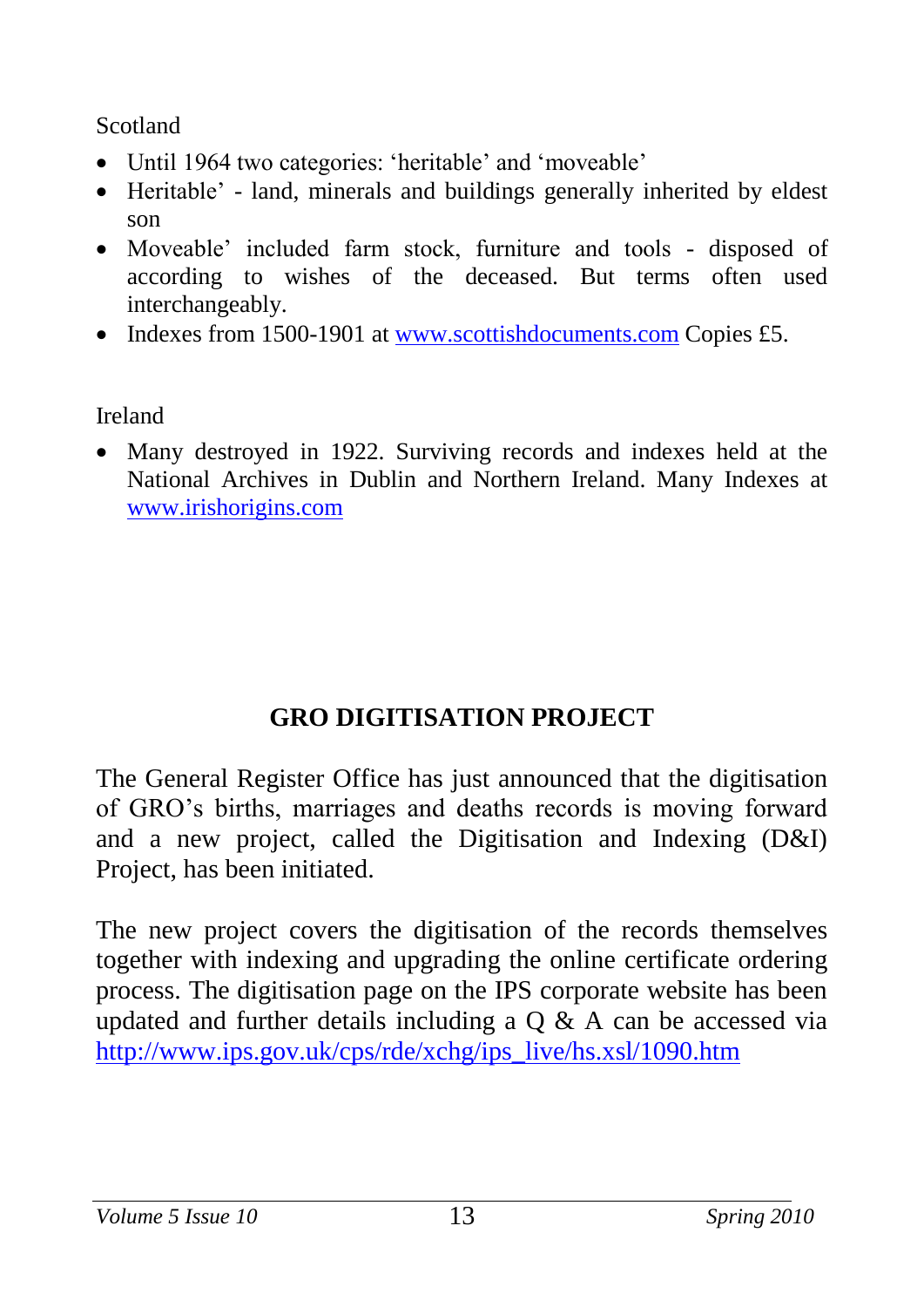## **A GYPSY IN THE FAMILY – GEOFFREY LEE**

At the January meeting Geof gave a full account of the history of Gypsies and gave some helpful advice if we thought an ancestor was a gypsy.

Firstly there are very traditional names associated as gypsy surnames – Ayres, Baker, Ball, Barnes, Barney, Bartlett, Bath, Beaney, Beckett, Birch, Black, Blackman, Bland, Boswell, Bowers, Brazil, Buckley, Bull, Burton, Bushnell, Butler, Camfield, Carey, Carrington, Castle, Chapman, Clark, Cole/Coles, Collins, Coneley, Cooper, Cox, Cripps, Crocker, Crutcher/Croucher/Kircher, Curtis, Davis/Davies, Dawes, Deacon/Deakins, Dixon, Doe, Draper, Duckett, Eastwood, Elliot, Essex, Frankham, Giles, Golby, Green, Gregory, Griggs, Gritt, Groves, Hall, Harfield, Harris, Hibberd, Hicks, Hughes, Isaacs, James, Jeffs, Johnson, Jones, Keet, Kempster, King, Kircher, Lakey, Lamb, Lambert, Lane, Lee, Light, Loveridge, Matthews, Miller, Mills, Mitchell, Mustow, Newland, Odam, Orchard, Page, Pannell, Parker, Pateman, Penfold/Pinfold, Peters, Pidgley, Pike, Proudley, Rawlings/Rollins, Ray, Roberts, Rose, Rowell, Rowland/Rowlands, Sanders/Saunders, Scamp, Scott, Sheen, Sherred/Sherrard, Sherwood, Sines, Small, Stanley, Stevens/Stephens, Stokes, Stratton, Tanner, Taylor, Thompson, Turner, Vincent, Wells, Wenman, Wheeler, White, Willett, Williams, Willis

Secondly unusual forenames could be a clue – male  $=$  Elijah, Goliath, Hezekiah, Nehemiah, Noah, Sampson, Shadrack Amberline, Belcher, Dangerfield, Gilderoy, Liberty, Major, Nelson, Neptune, Silvanus, Vandlo;

female = Anselina, Athalia, Britannia, Cinderella, Clementina, Dotia, Gentilia, Sabina, Tryphena, Urania Fairnette, Freedom, Mizelli, Ocean, Reservoir, Sinfai, Unity, Vancy

Common occupations could also give a clue - hawker, licensed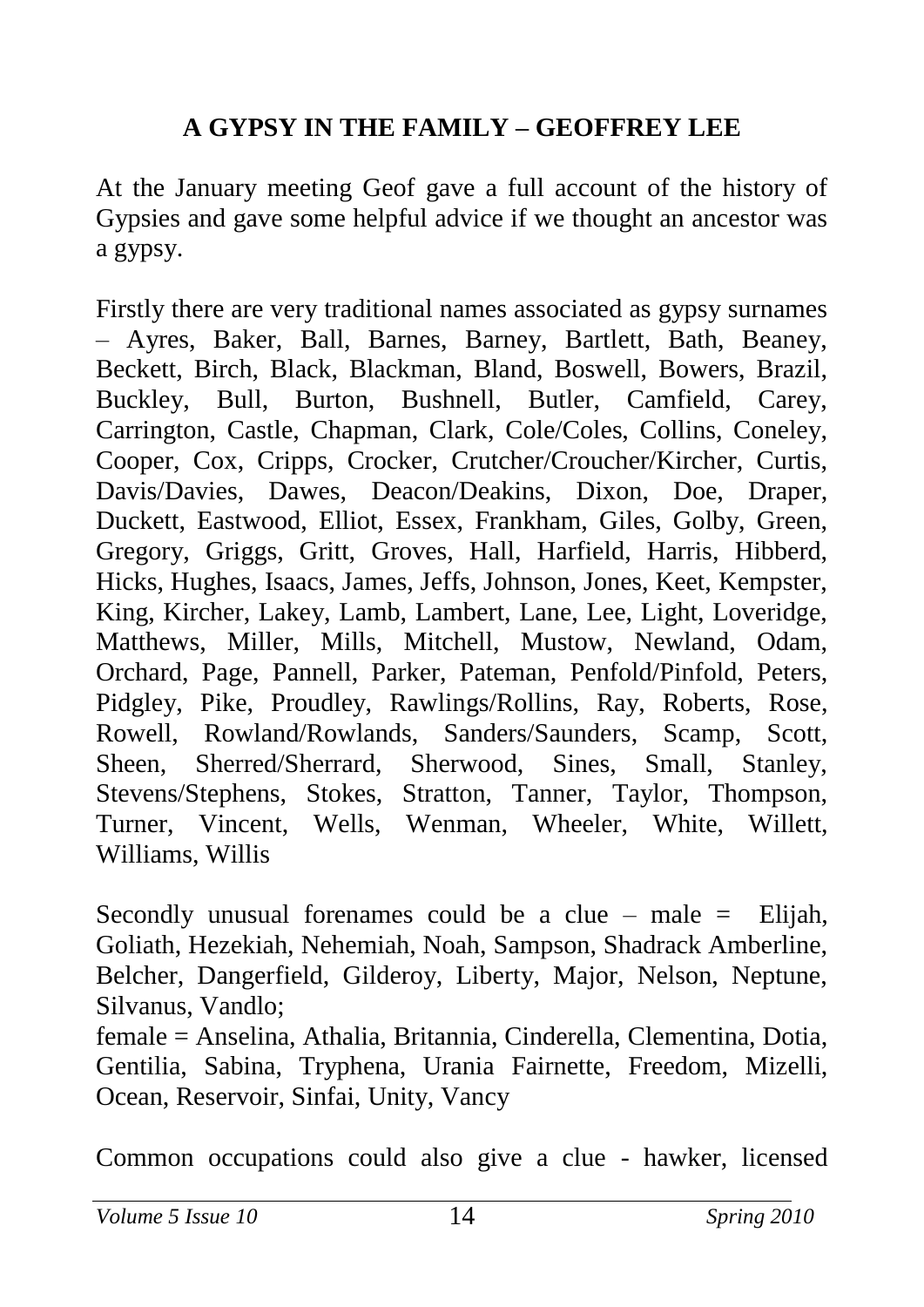hawker, pedlar, basket maker, mat maker, beehive maker, brush maker, chair bottomer, sieve bottomer, tinker, tinman, razor grinder, knife grinder, dealer, general dealer, marine store dealer, wardrobe dealer, peg maker, umbrella mender, chimney sweep, horse dealer

Any records could refer to Gypsy, Egyptian (until the 18th century), traveller, vagrant, stroller, tramper of no fixed abode, living in tents, van dwellers.

He has give some possible references that could help any detail research:

**My Ancestors were Gypsies** by Sharon Sillers Floate £6.50 – copy in our library.

**Gypsies of Britain** by Brian Vesey Fitzgerald. Although out of print often available on ebay.

Search on Google for *Robert Dawson gypsies* for a wide range of books.

He also suggested these websites:

[www.romanygenes.webeden.co.uk](http://www.romanygenes.webeden.co.uk/)

<http://website.lineone.net/~rtfhs/gypsy.html> for **The Romany and Traveller Family History Society**

<http://www.grthm.co.uk/> Roma Traveller

<http://website.lineone.net/~rtfhs/journal.html> Romany Routes Magazine

[www.travellerstimes.org.uk](http://www.travellerstimes.org.uk/) Travellers Times Magazine

*Search* **Liverpool Uni Gypsy name collection** *will find Gypsy Lore Society.*

Also *Leeds Uni Romany collection* will find the Brotherton Collection and

*Reading Uni Romany collection* finds the Robert Dawson Romany Collection.

There is a very informative and helpful **Museum at Spalding**. Details at<http://www.boswell-romany-museum.com/> As you will find they offer a real gypsy experience!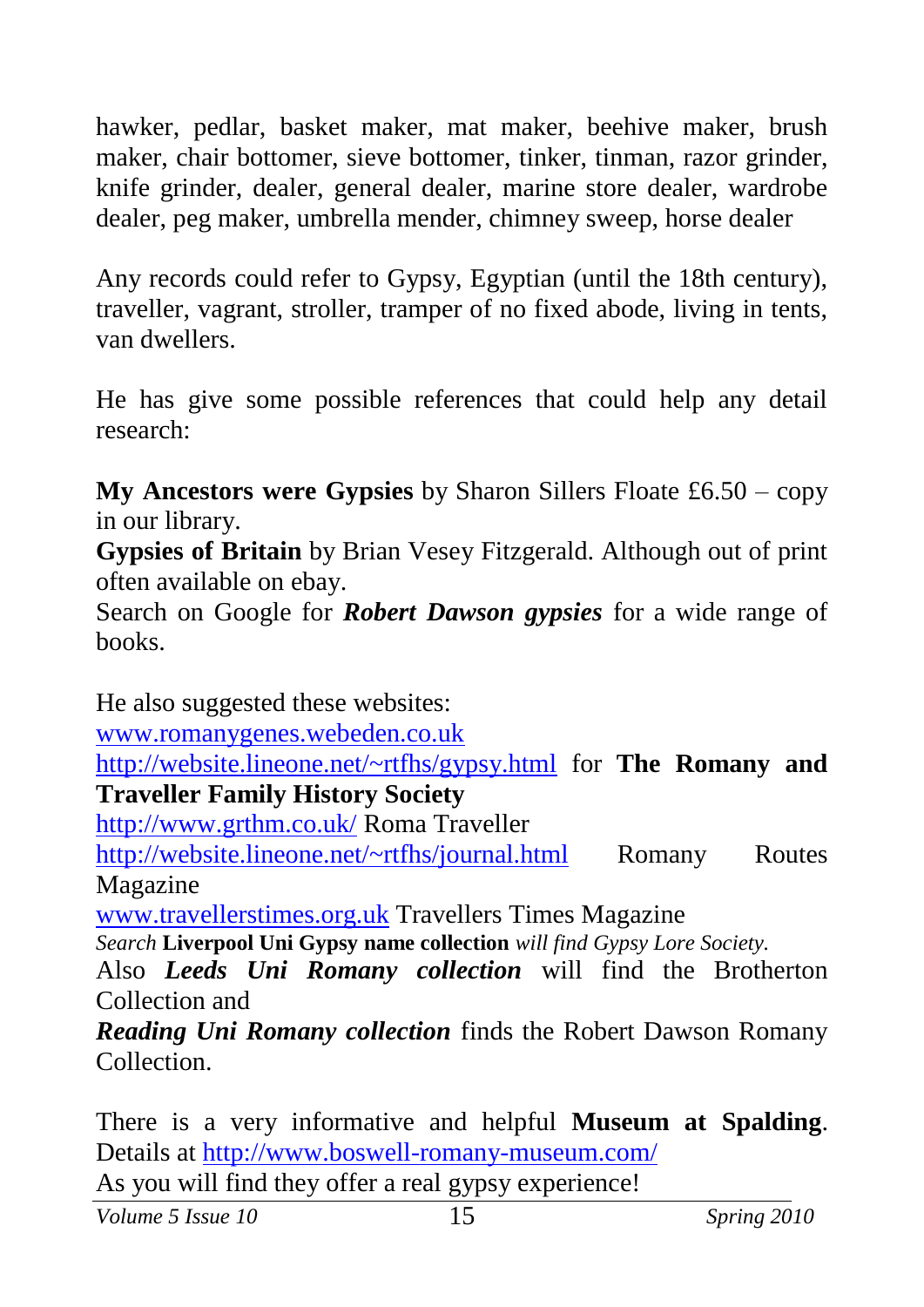## *A Romany Experience*

Leave the Museum 10-10.30 for a 7-mile drive in the Romany Vardo.

When we stop we tether the horses, make a stick fire and then cook you a steak meal in the traditional Romany way.

Enjoy 2-3 hours sitting around the stick fire and relish the peace and quiet.

Harness up for your return journey to the museum.

Your special day lasts approximately 6 hours, we can take a maximum of six people.

## **THE NATIONAL ARCHIVE (TNA) KEW - Monday Closing**

Last year (2009) we signed an e-petition to the Prime Minister to retain Monday opening of the TNA at Kew. The Government response in full may be read at:

http://www.number10.gov.uk/page21810

Below is a summary:

On 24 Sep 2009, after three months consultation with their 'stakeholders and customers' TNA announced their final set of changes to its services. An overview may be read at their website:

http://www.nationalarchives.gov/about/changes.htm

[For further details click on 'The final plans for changes at TNA' (this suggests that the e-petition received an insignificant response - a mere 1,040 signatories)

The new opening times will be (document ordering times in brackets):

| Monday         | Closed |                               |
|----------------|--------|-------------------------------|
| Tues & Thurs   |        | $0900 - 1900$ $(0900 - 1700)$ |
| Wed. Fri & Sat |        | $0900 - 1700$ $(0900 - 1615)$ |
| Sunday         | Closed |                               |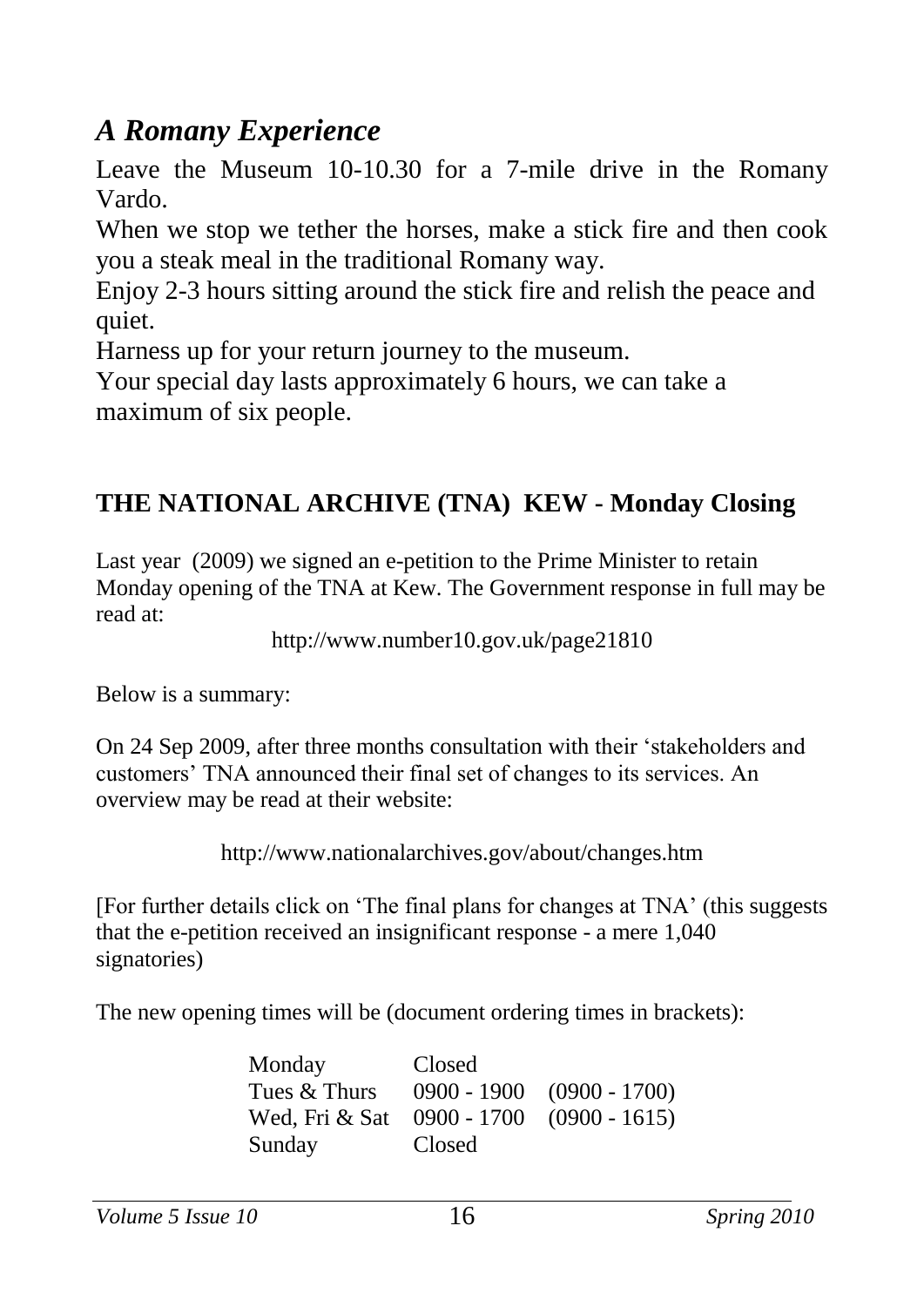'The Government is committed to ensuring that The National Archives continues to deliver the exceptional services all its users are used to receiving. It will continue to provide a high quality service delivering advice and original records to users at Kew for free. The changes will also see an increase in the number of specialist expert posts and will enable more investment in cataloguing and digitisation so that more and more researchers can use its records. The changes will therefore ensure that The National Archives continues to be financially strong and is able to invest in the services its wide range of users now expects from it'.

Note: The next TNA upset will be the introduction of car parking charges in April.

## **HOW DID YOU GET STARTED IN FAMILY HISTORY?**

My mother was a great family person, she talked a lot about her family, their daily lives, their work and leisure, lots of detail, stories about aunts, uncles, cousins …. *Why didn't I pay more attention?*

When my grandmother died my mother inherited the family Bible, and the ancestors became a little more real. Seeing names and dates written down somehow brought them to life. I remember drawing a family tree and promising myself I would investigate further when time allowed.

For me it was the family bible that sparked my interest in family history, seeing names and dates written down and realising that these people were not only real but related to me, and that I was a part of them, I needed to know more about them.

*Kate (Editor)*

So how did you get started in family history? What one thing made you think, I must look into this. Please write to me ( or email) at the address on the back of the Newsletter, and I will publish the most interesting replies.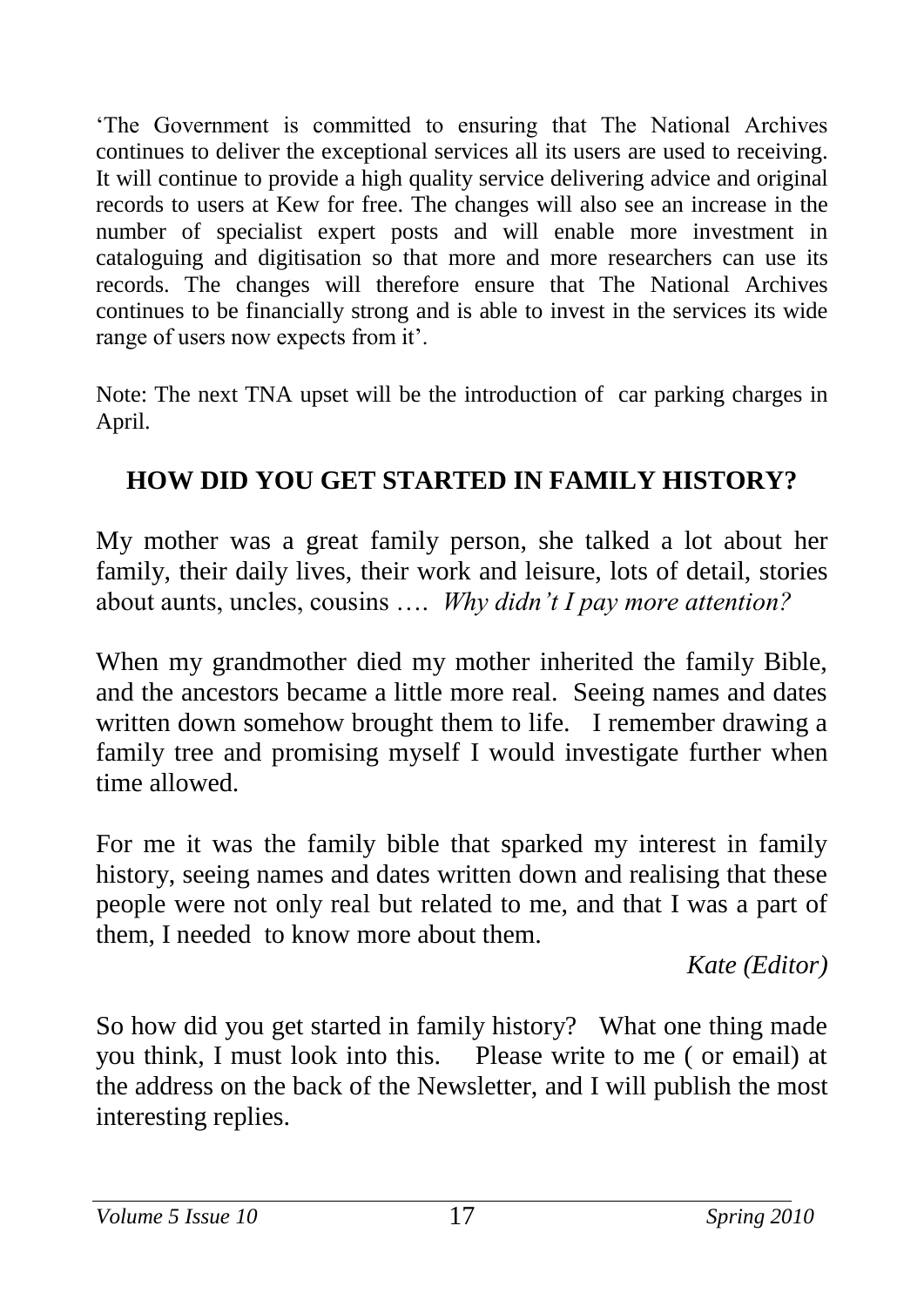## **ADMINISTRATION CHARGE FOR CERTIFICATES**

*The following has been received from the FFHS, have you had any problems with administration charges?*

We have recently been asked if it is in order for a local register office to impose an administration charge in addition to the standard cost of  $£7$  for a birth, marriage or death certificate. This is something which has been asked previously but we have again put the question to the General Register Office at Southport.

The answer received yesterday was "Our view remains as expressed in the guidance – that the fees for certificates issued by superintendent registrars are set by statute and a superintendent registrar has no power to charge an additional fee, such as an administrative charge. Only where the local authority provides an additional, discretionary service, is it able to charge a supplementary fee (to recover the cost) under the powers available to it under the Local Government Act 2003<sup>"</sup>

In view of this reply it may be pertinent to ask local register offices which do levy such additional charges, under what authority they feel able to do so.

Roger Lewry FFHS Archives Liaison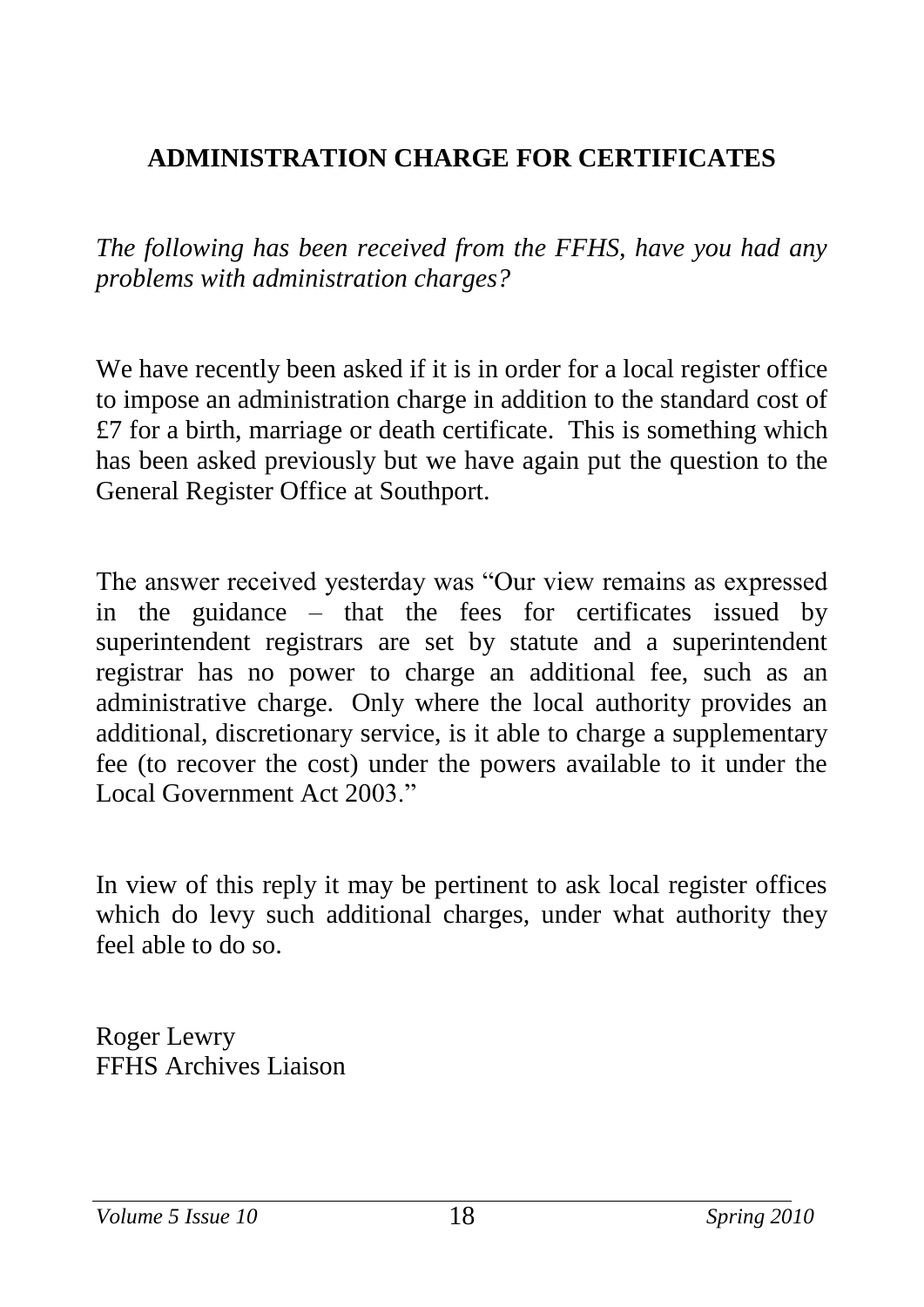### **FAMILY HISTORY COURSES**

Gill Blanchard is running two new courses at the Norfolk Family History Society after Easter: '**Writing Your Family History'** and '**From Computers to Records: How to develop your research beyond the Internet**'. Both courses will be held at the NFHS, Kirby Hall, 70 St. Giles Street, Norwich. Booking is essential as places are limited.

Gill is a professional researcher, author and qualified tutor, with a post graduate certificate in education in teaching adults. She has run many family history courses at all levels over the years and worked as a full time professional researcher for nearly 20 years, including 6 years at the Norfolk Record Office.

**To book or to obtain more details, please contact Gill Blanchard at 84 Rupert Street, Norwich. NR2 2AT. Tel: 01603 633232. Email**  [gblanchard@pastsearch.co.uk](mailto:gblanchard@pastsearch.co.uk)

#### **Writing Your Family History**

6 Practical Workshops Fortnightly on Sunday afternoons. 1.30–4.30 pm. Cost £70 Dates: 11<sup>th</sup> April, 25<sup>th</sup> April, 9<sup>th</sup> May, 23<sup>rd</sup> May, 6<sup>th</sup> June, 20<sup>th</sup> June

Concentrating on how to bring your ancestors to life and present your family history as a written story. These workshops guide participants through different phases of writing, editing and producing their own family history.

#### **From Computers to Records: How to develop your research beyond the Internet**

8 Week Course. 22<sup>nd</sup> April to 10<sup>th</sup> June Thursday evenings  $6.30 - 8.30$ pm Cost £65

Starting out or just wanting to improve your research skills?

Gain a thorough grounding in using and understanding online, local and national family history resources. Including databases; birth, marriage & death records; census returns; parish registers; directories and electoral registers and more!

Course content will be flexible in order to meet the needs of the students.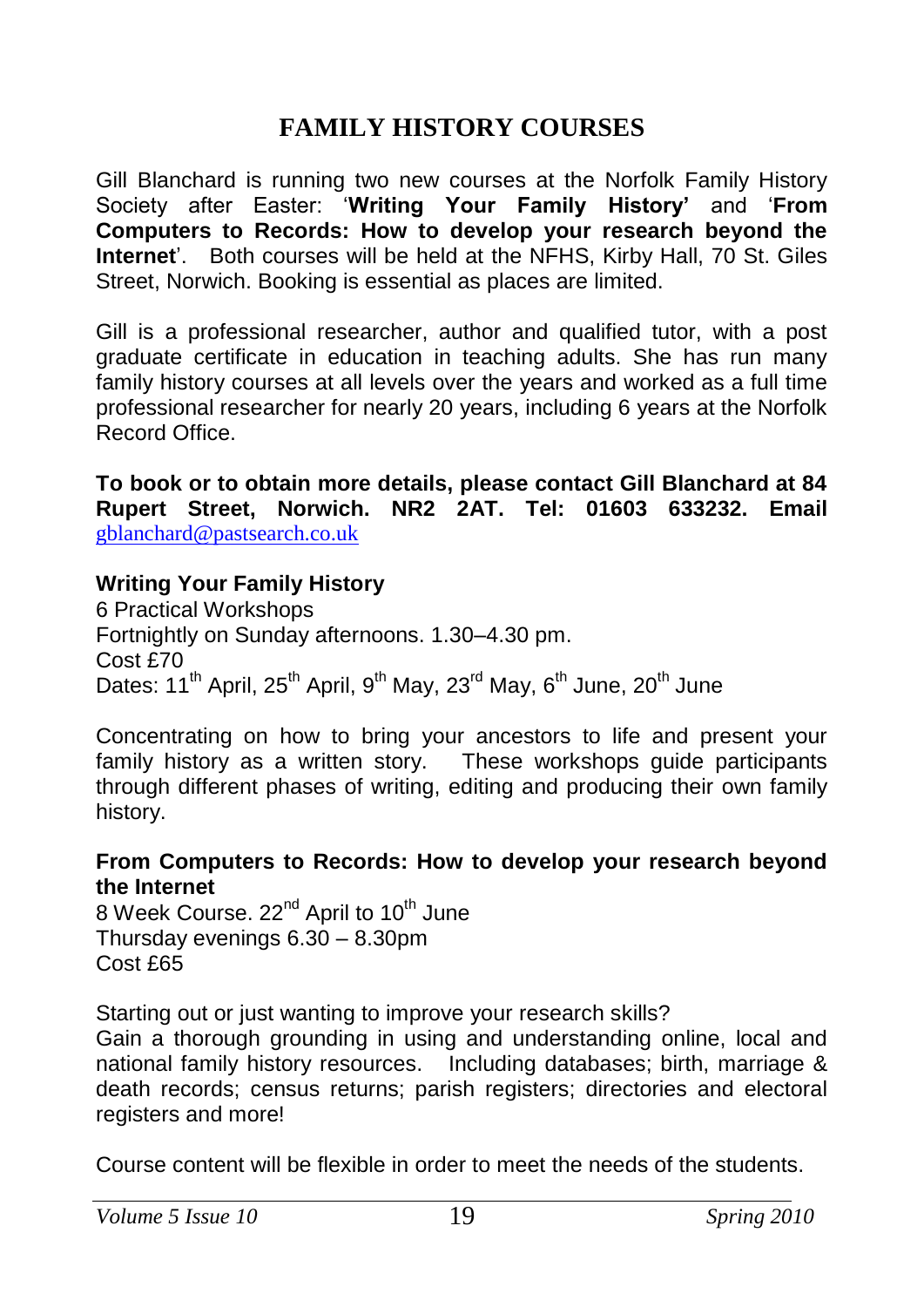#### **COMPETITION CORNER**

Thank you to all who entered the competition – the winner this time was Clare Blake from Sutton. Clare wins a book of her choice from the Society's publication list.

Tom, our regular poet, has again put the answer into verse …….

Victoria's grandfather was the king, who went insane, His son George 4 (Victoria's uncle) was the next to reign, Followed by William, another son, and another suffix 4, And then Victoria became queen in accordance with law. Her father was brother to the above George and Will., Named **Edward,** titled **Duke of Kent** - he fits the quiz bill.

The question for the Spring Competition is ..................

#### *Which year did the National Health Service begin?*

Answers to Kate please by  $21<sup>st</sup>$  April 2010 ... either

*email* [\(familyhis@aol.com\)](mailto:familyhis@aol.com) or *post* (address on back cover of this Newsletter), or *bring* your answers to the meeting on 21<sup>st</sup> April and hand them to Sue when you sign in.

Correct answers will be put into a bag and drawn at the April meeting.

There is one prize, which is the winner's choice of any one of the Society publications, including postage, which will be sent to the winner's address.

Open to members only, UK or overseas. One entry per member. Please include your membership number with your entry.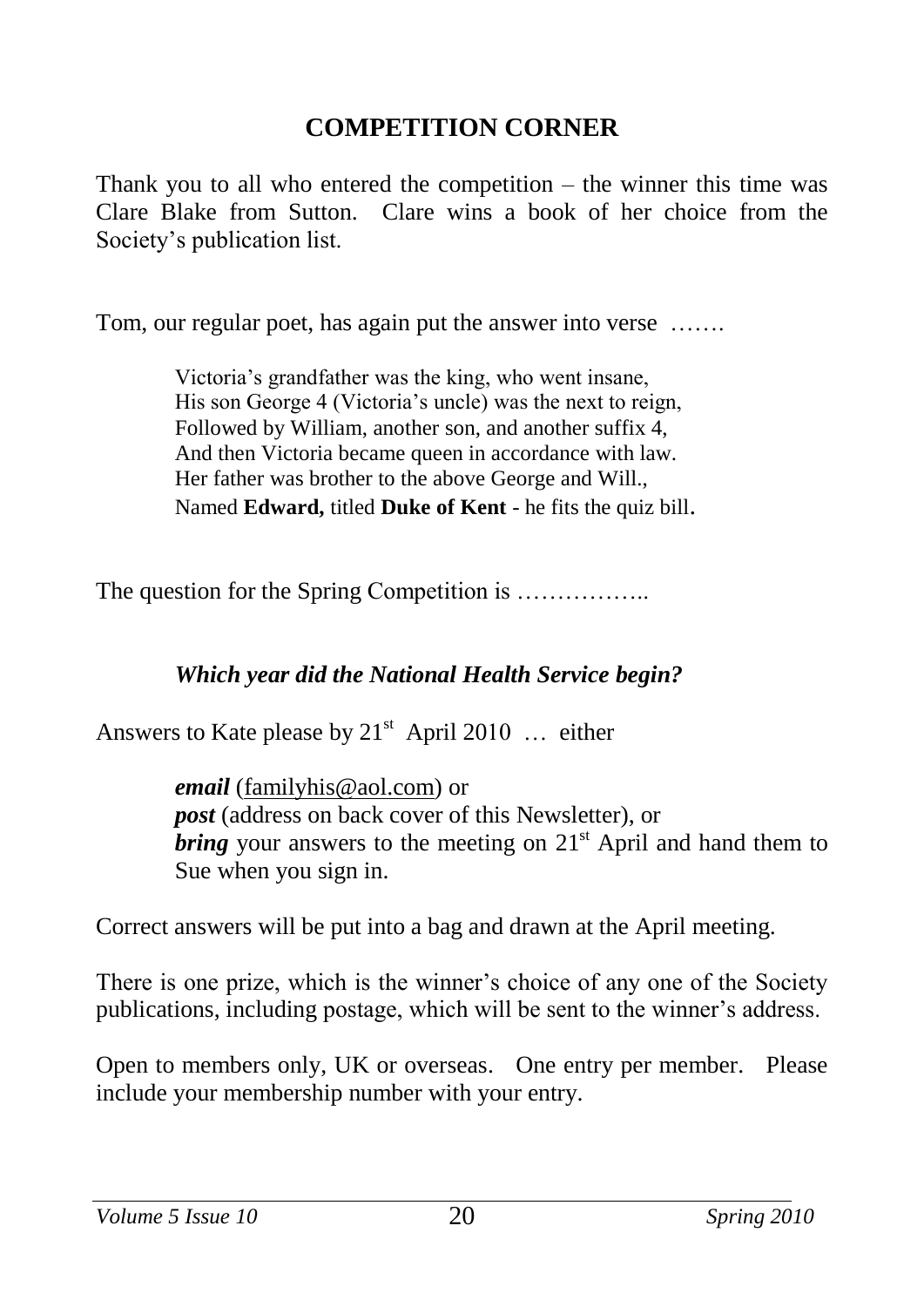### **FORTHCOMING SPEAKERS**

| $17th$ March          | Using Old Maps for Family History (Dr Andrew<br>McNair)       |
|-----------------------|---------------------------------------------------------------|
|                       | A Napoleonic Headstone (Tom Garland)                          |
| $21st$ April          | Tracking that Elusive Ancestor – Migration (Colin<br>Chapman) |
|                       | Ellis Island (Roderic Woodhouse)                              |
| $19th$ May            | For the Rest of your Natural Life (Pip Wright)                |
|                       | Vaccination and Death Stats (Roy Scott)                       |
| $16^{\text{th}}$ June | A Group Photograph – More Research Stories<br>(Andrew Tatham) |

## **THE DEMISE OF DEREHAM COMPUTER SERVICES**

Almost from the inception of the MNFHS Dereham Computer Services have supported us with the occasional loan of equipment and advice. Many of our members have PCs built by them, and their aftersales service has been superb. Unfortunately, they have decided not to renew their shop lease and have ceased trading.

The DCS website identifies a local company which offers a similar service. This is CAWTEC (01362 694916), who operate from Church Street Dereham. Barry, the proprietor offers a similar service (including home visits) at similar rates and he comes 'highly recommended' by our President. If you use his services (or any other local company) please let me know how you rate them, as we now need to find a local 'computer shop' whom we can recommend to our local members.

Tom Garland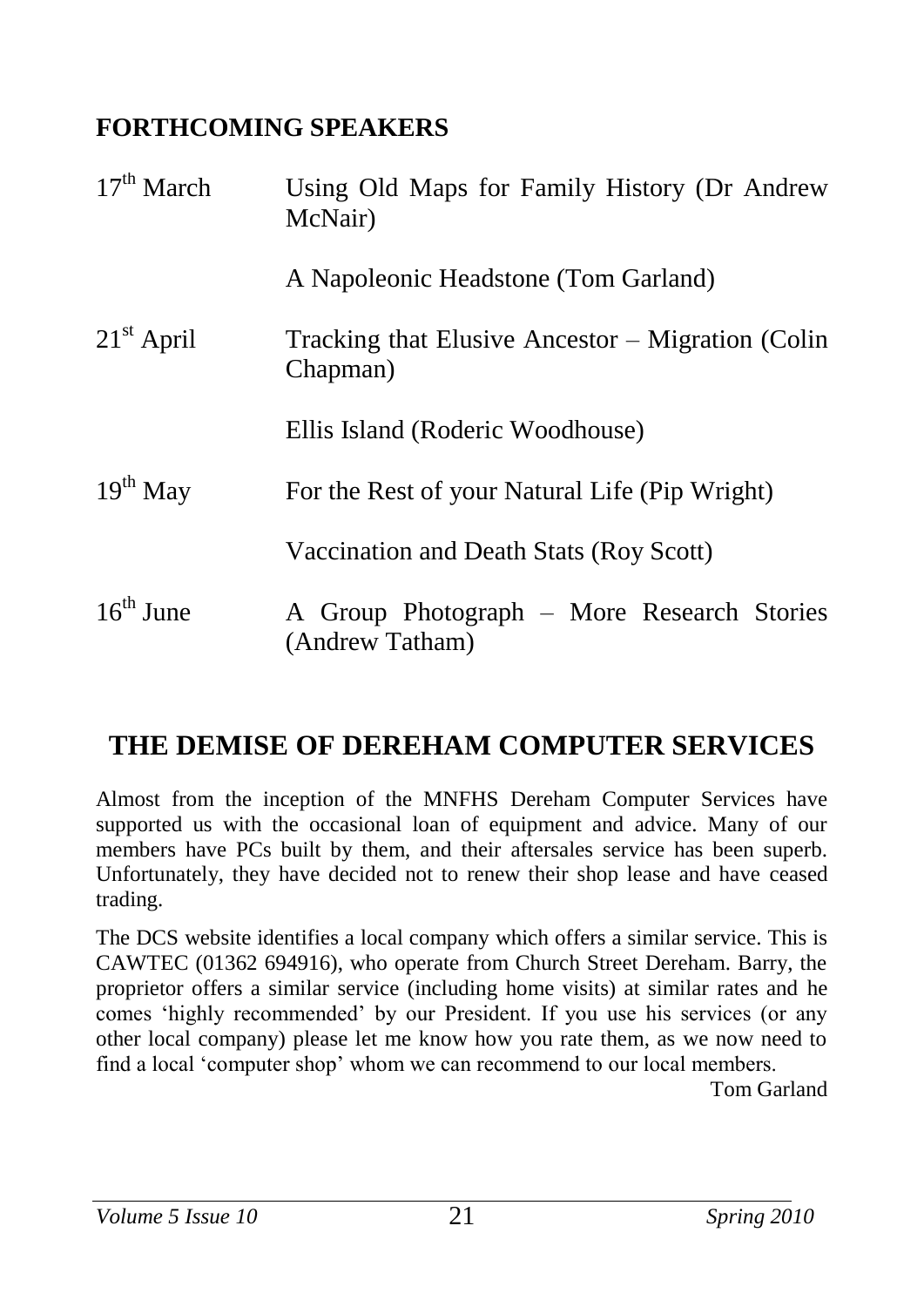

*Please be aware that any contract or agreement made between members and members or researchers/ advertisers is on their own terms, and is therefore not the responsibility of the Society. However, we would like to know of any problems encountered and may cease accepting advertising.*

## **NORFOLK RESEARCH**

Parish Records and Census Searches £5 per hour Send S A E for details to: W Hepburn, 11 Preston Avenue, Wymondham, Norfolk NR18 9JE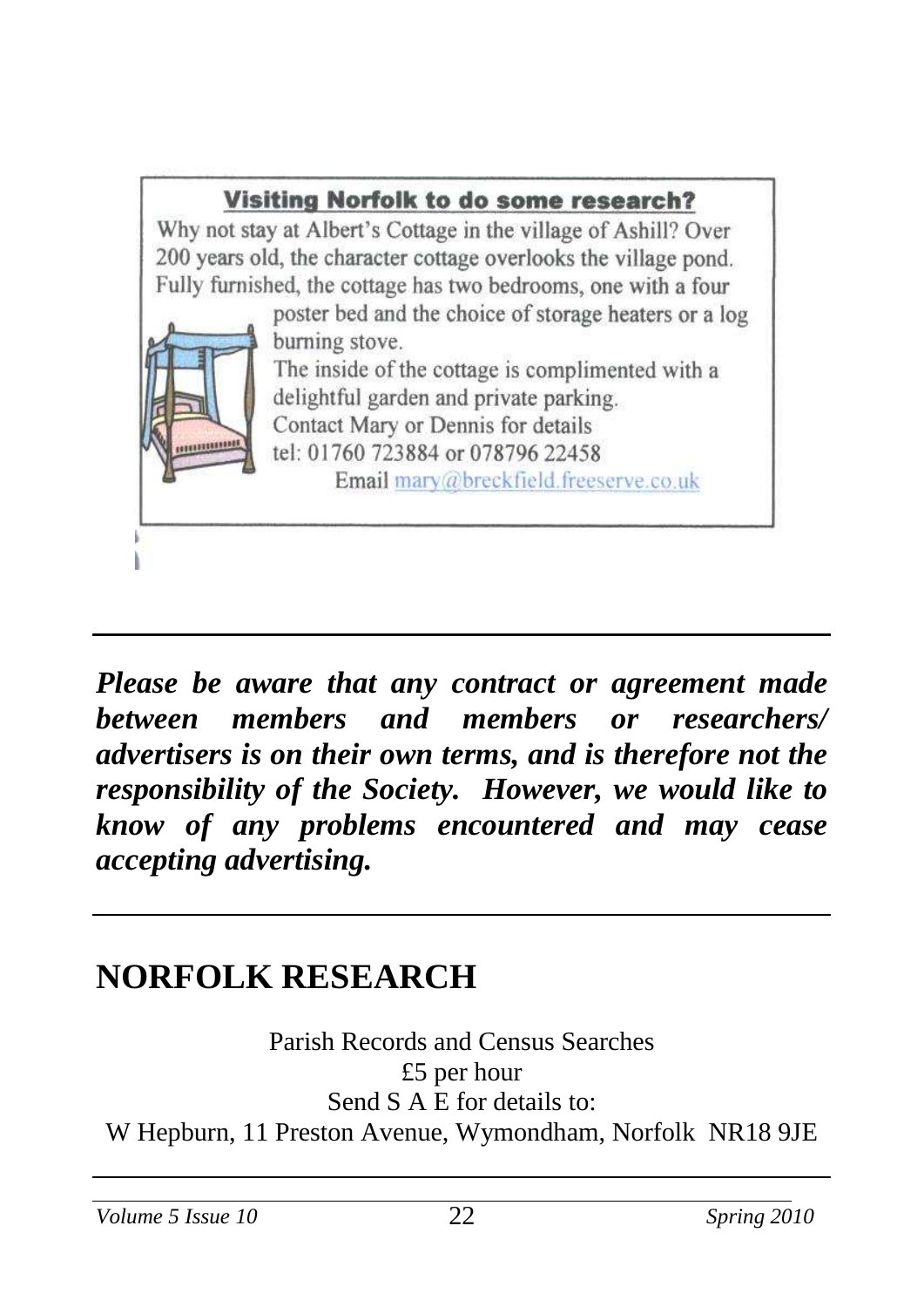## **Tracing Your Family Tree? Norfolk**

**Suffolk, Cambridgeshire, Essex and Lincolnshire**

# **Professional Researcher**

**Gill Blanchard BA, MA Post. Grad. Cert. Ed (PCE)**

## **Record Office and Freelance since 1992**

## **Family History Courses available**

**84 Rupert Street Norwich, Norfolk NR2 2AT**

**Tel: 01603 633232**

**[gblanchard@pastsearch.co.uk](mailto:gblanchard@pastsearch.co.uk) [www.pastsearch.co.uk](http://www.pastsearch.co.uk/)**

**I am a qualified historian and researcher providing a full range of services including: Compiling Family Trees, Writing Your Family History, Local History, House History & Photography**